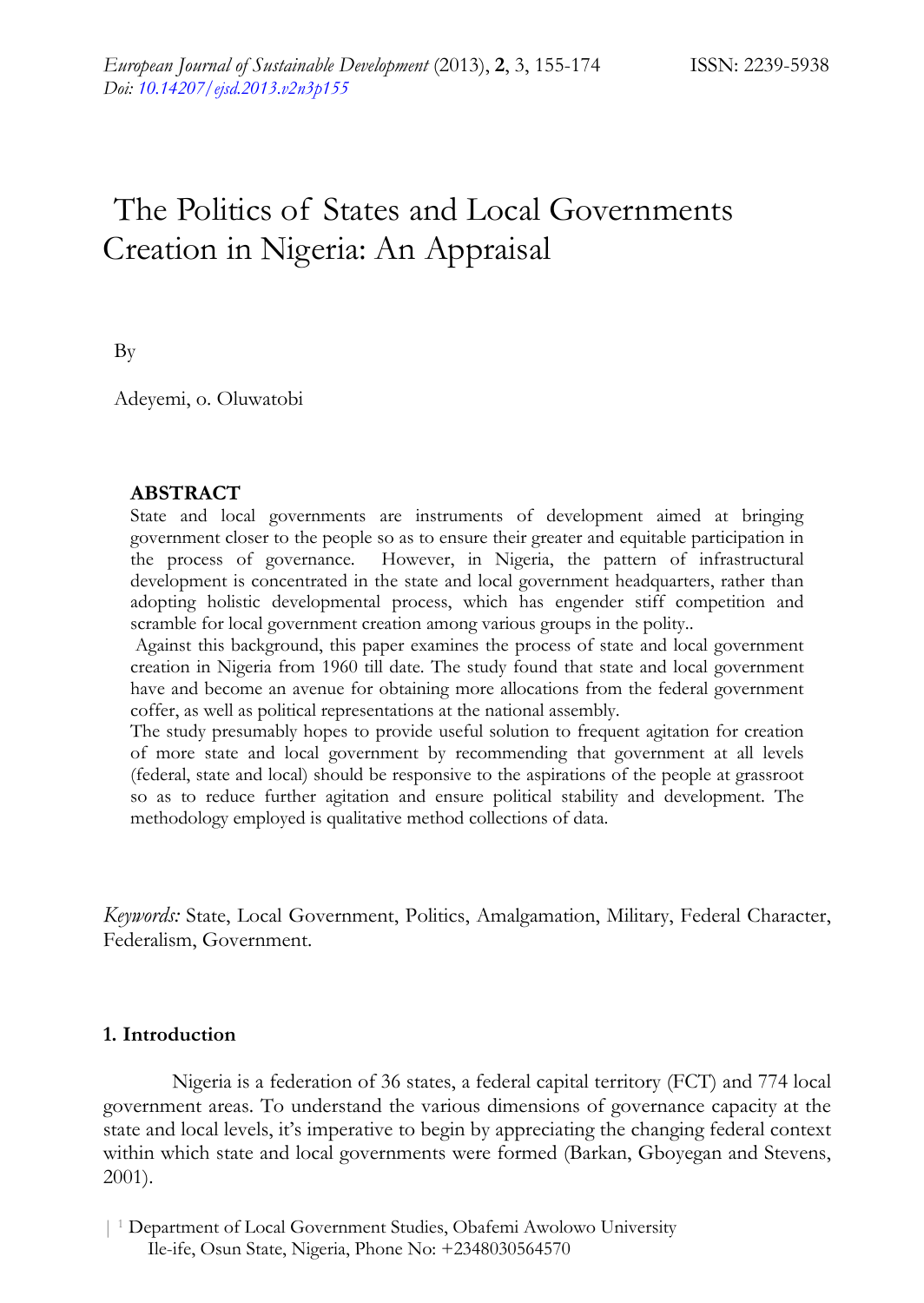The politics of State creation in Nigeria is as old as the country itself. Nigerian State was a product of 1914 amalgamation of Northern and Southern protectorates by Lord Lugard. There were no concrete objective criteria for the amalgamation except for the administrative and exploitative tendency of the colonial powers. There was no consideration for cultural affinity, none for geographical contiguity, despite the natural and geographical separation by two of Africa's giant rivers, River Niger and River Benue with its confluence at Lokoja (Familoni, 2005:39). For instance, Sir Arthur Richard in (Osuntokun, 1979:98-99) commented on the situation of Nigeria before independence when he depicted thus:

**… it is only the accident of British… which has made Nigeria one country. It is still far from being one country or one nation socially or even economically… and politically, there are deep differences between the major tribal groups. They do not speak the same language and they represent different stages of culture.** 

The statement was corroborated by Tafawa Balewa in (Osuntokun, 1979:98-99) when he observed that:

## **Since amalgamation of Southern and Northern Provinces in 1914, Nigeria has existed as one country on paper… it is far from being united. Nigeria unity is only British intention for the country**

The slogan, "one country, one nation, one destiny" was and is still a cosmetic attempt to merge into existence a nation without a genuine identity and a common purpose (Familoni, 2005:39). This same kind of opinion was also shared by Muammar Gaddafi when he advised that the country be partitioned into several states. According to him, "the model that best fits Nigeria, which comprises many ethnic groups, is Yugoslavia model, which divided the country into six countries, including Kosovo whose independent has not been universally recognized" (Ghadafi, 2010:1&4). Based on the foregoing, it could be inferred that the Nigerian state was founded on a false premise of oneness for the purpose of exploiting her resources. The implication of this is that the Nigerian state is a product of force union. The historical circumstances of her emergence make her an amalgam of divergent people with divergent language, culture, values and beliefs. It is an irony of history that from the moment of amalgamation in January 1914 to date, attempts are still being continuously made to wedge together the divergences so as to have a united, unified and cohesive state (Kolawole (2004:49). It could also suffice to say that ethnic crisis is a fundamental problem in Nigeria and any attempt to solve it cannot ignore the circumstances that led to the antecedent of Nigerian State as an artificial entity (Familoni, 2005). Successive governments since independence have tried to address this problem through states creation, which has resulted into continuous agitation by different ethnic groups. The military rulers of northern origin have capitalized on this to create more state and local government in the north over and above the south; and this was done mainly to strengthen the Northern supremacy over other ethnic groups. For instance, Olasupo (2006:314) revealed the arbitrary creation of local governments during the Babaginda's administration's which formed bases for 1992 election to the National Assembly when he allocated more representation to the North over the South. Oyediran (1997:213) also comments on the situation thus:

**By using local government areas as the basic for the constituency of House of Representatives, the administration gave some states with more than double the**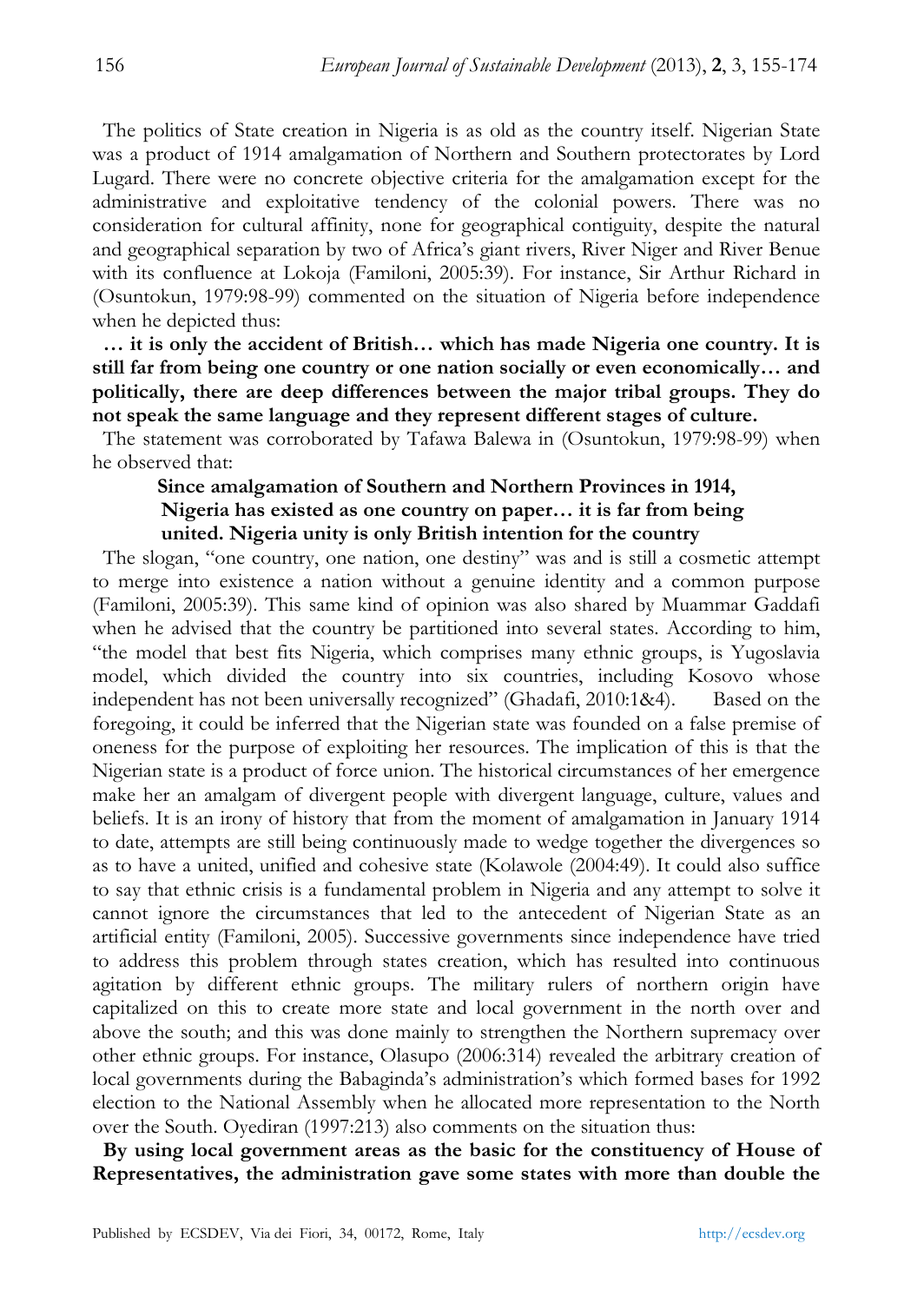**population of other states less members in this arm of central legislature. For example, Lagos State with a population of 5, 6855,781, had 15 members while Niger State (where Babaginda came from) with population of a population of 2,482,367, had 19 member in the House. On the other, Kano State, which had about the same population as Lagos – 5,632,040, had 34members and Sokoto with 4,392,391 population had 29 seats. Ondo state with 3,884,485 had 28 seats and Akwa Ibom, with a population of 2,389,736 had 24 members.** 

By implication therefore, it was after this election that the regime realized that there were more local governments than the country needed (Olasupo, 2006:315).

At independence in 1960, Nigeria was politically demarcated into three regions, North, East and West, with Lagos as the federal territory. By 1963, the Mid-West region was carved out of the Western region. Ayoade pointed out that, "we started by creating states to redress federal imbalance but ended up with greater imbalances" (Abu 2005:95), General. Gowon tried to reconcile North and South parity by creating six States in the North and six States in the South, but General Murtala Mohammed established the Northern supremacy by creating ten States in the North and nine in the South. General Babangida later consolidates on the disparity in 1989 with eleven states in the North and Nine in the South. The second edition of Babaginda's State creation gave sixteen states to the North and fourteen to the South. In 1996, General Abacha strengthens the Northern lead with nineteen states and seventeen in the South. Over the time therefore, the northern ascendancy has become strengthened (Abu, 2005:96). This mindless proliferation of states and invariably local government informed President Obasanjo comment that:

**The number of Local Government areas (LGAs) had also risen steadily from 301 in 1976 to 774 currently listed in the first schedule, part 1 of the constitution of the Federal Republic of Nigeria, 1999. Yet the clamour for creation of more LGAs has not abated. Indeed, as of date, a total of over 500 new LGAs are in the process of being created by various state governments. At the same time, the number of state has tripled from twelve to thirty-six since January 1976 without addition to the land area of Nigeria (Ukiwo 2007) .** 

Overtime, the North domination over other ethnic group in Nigeria has been established. Apart from perpetuating the North - South imbalance, the creation of states also reduces the political power of the states by making them dependent on the central (federal) government for allocation or grant.

## **2. Nigerian State: Conceptual and Theorectical Overview**

The State is a way of regulating human conduct; it orders us not to murder; it punishes us for violation of its order. It is society in its political aspect (Appadorai, 2004:13).

To Morgenthan in (Ikelegbe, 1994:417), a State is synonymous with the compulsory organization of society aimed at the achievement of a monopoly of organized violence for the preservation of peace and order. It provides a framework of the social order; it holds society together. It binds individual to certain uniform rules of behavior which are essential for a harmonious and ordered social life (Appadorai, 2004:14).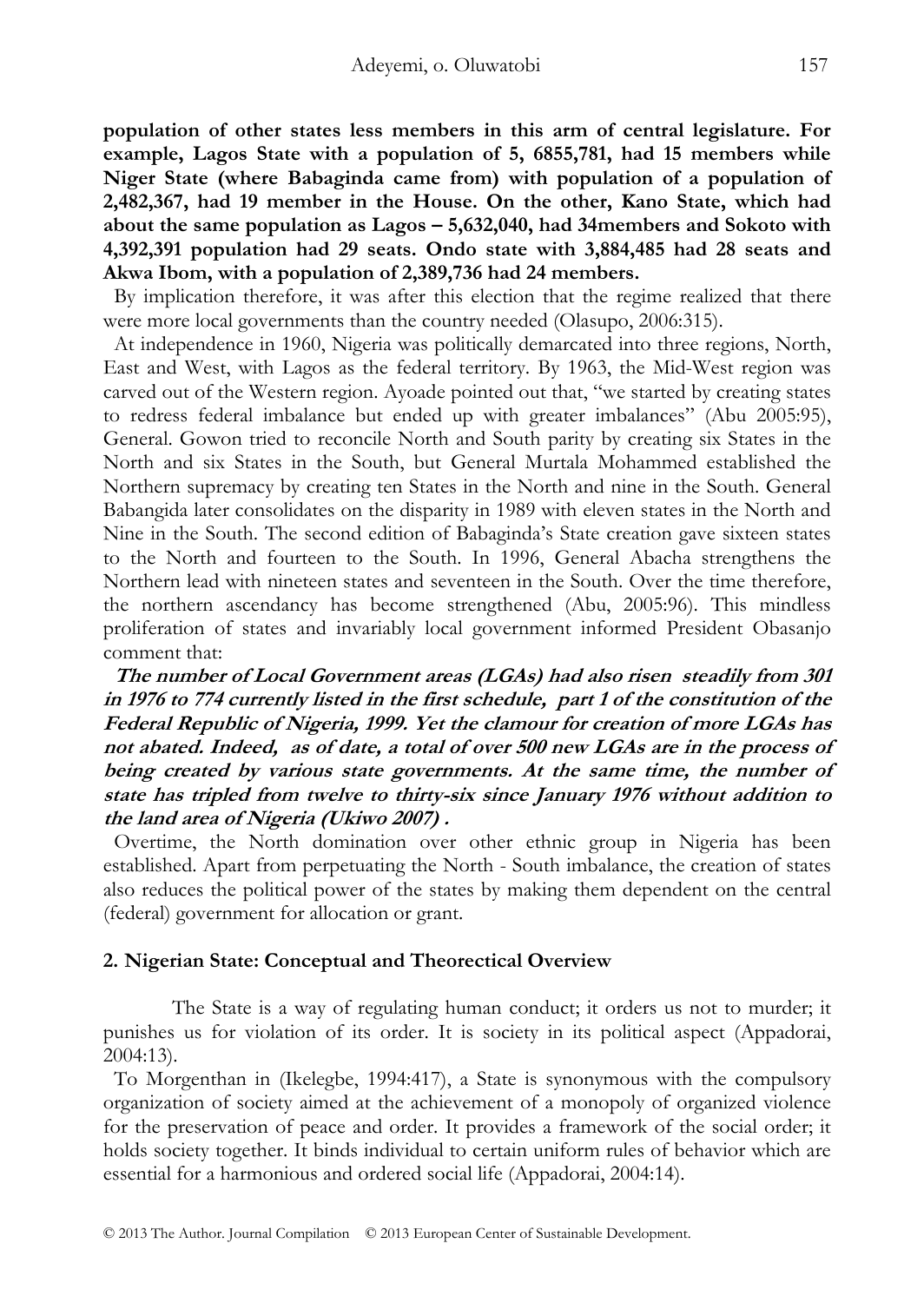There is no general acceptable definition of State. Anifowose (2008:85) in his own contribution to the discourse define State as the most inclusive organization which has formal institutions for regulating the most significant external relationships of the men within its scope. It is the basic political unit, a group of individuals who are organized in a defined territory for the pursuit of secular common welfare, the maintenance of law and order and carrying out of external relations with other groups similarly organized. From the review of all these definitions, a State serves as an institution for preservation of peace and order; a State prevents violence and crisis within the country.

However, the emergence of Nigerian State could be understood or trace from the standpoint of force theory. Force theory explains that, State is the result of the subjugation of the weaker by the stronger. It holds that the origin of the State is a consequence of the strong establishing their sway over the weak, setting them in a specified territory and arrogating to themselves the power of governing (Akindele et al , 2000:38). Jenks a proponent force theory argued in (Appadorai, 2004:32) that, "historically speaking there is not the slightest difficulty in proving that all political communities of the modern type owe their existence to successful warfare". A State is founded when a leader, with his band of warriors gets permanent control of a define territory of considerable size. This may occur in one of two ways. The leader, after firmly establishing his position as a ruler of his own tribe, extends his authority over neighboring tribes until he comes to rules over a large territory (Appadorai, 2004:33-34).

In line with the above, Nigeria could be described as a product of British suzerainty, forcefully forged together from varieties of ethnic sub-nationalities (Adetoye, 2004:342). It is a State created by forceful domination and imposition rather by a consensus for economic exploitation of her resource by the colonial imperial power.

## **3. The Evolution of Nigerian State**

Nigeria comprises over 250 ethnic groups, while Hausa, Igbo and Yoruba are regarded as the major ones. The present political map of Nigeria owes is origin to the activities of British interest and authorities operating in the area during the latter half of the 19th century (Abu, 2005:95). Corroborating the above view, Adesuwa (2011:1) argued that:

# **The geographical expression today known as Nigeria is a political contraption, an agglomeration of ethnic nationalities cunningly brought together by British imperialists to create a pseudo federation that would pave way for the maximization of economic exploitation of the captive people within geographical environment.**

The need for markets, raw materials and the need to exert political influence overseas led Britain to journey to places as distant as Wikki in the present day Borno and Sokoto in Nigeria (Onlinenigeria, 2011).

 Fafowora (2013:64a) observes that, the British colonial policy in Africa was vastly different from the French colonial policy of assimilation that envisioned its colonies as possible French states in future. Lugard and most of his administrative successors in Nigeria did not have such a vision for Nigeria. The scramble for Africa and its ultimate partition among the various European powers provide a clue to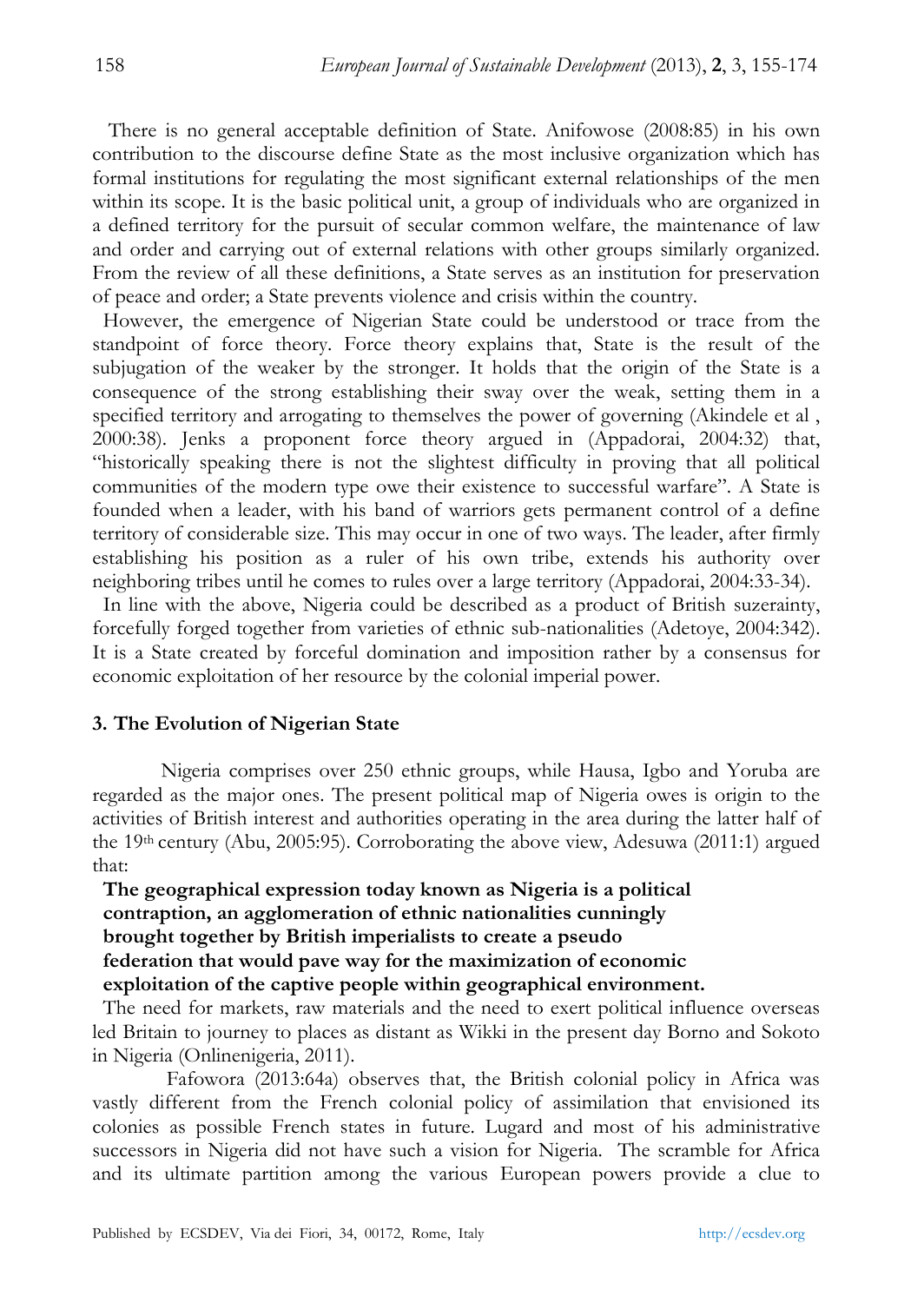understanding the nature and motive of the state that emerged in Africa (Agagu, 2004:10). The Africans were neither present at the Berlin Congress nor even consulted about the manner their territories were divided among European powers (Fafowora, 2013:64b) Hence, Nigerian nation is a product of colonial creation. This is so because until 1900, the landmasses known today as Nigeria, existed as a number of independent and sometime hostile national states with linguistic and cultural differences. It is important to state that the Nigerian state falls into the category of nation which Thomas Hobbes labeled as "commonwealth by acquisition" the implication of this is that, the Nigerian state is a product of forced union ((Obasanjo 1980:1; Kolawole, 2004:49)

 In 1849, the British Government appointed John Beecroft as the Governor of Bights of Benin and Bonny, his job was to regulate commercial relations commercial relations with coastal city States. Backed by fierce gunboat, he interfered with the internal affairs of these States and process which culminated in the imposition of colonial rule came afoot (Onlinenigeria, 2011). And in 1861 Lagos was proclaimed a crown colony.

Hence with the initiative of the United Africa Company, formed by George Goldie, and through an amalgamation of British firms in 1879, most of the part which became Northern Nigeria was preserved as British sphere to the chagrin of French and German competitors (Onlinenigeria, 2011). The company received a charter to administer it until 1899 when the charter was revoked (Onlinenigeria, 2011). By 1900, the British government took over the control of the Northern region from the company and proclaimed the part the protectorate of Northern Nigeria (Babawale 1998:75). The Colony and Protectorate of Lagos was a separate entity at that time. By 1906, this protectorate of southern Nigeria was amalgamated with Lagos which had been proclaimed a crown colony in 1861. The two were subsequently titled colony and protectorate of Southern Nigeria (Babawale, 1998).

The British effort at securing administrative convenience in the governance of these different ethnic groups led to the amalgamation of the two protectorates in 1914. France and England seized Cameroon from Germany during World War 1, which she administered as part of Nigeria. On October 1st 1960 Nigeria became independent nation. A plebiscite was held in the Cameroons in 1961 and Southern Cameroon voted to join the Northern Cameroon. With the separation of Southern Cameroon the external boundaries of Nigeria attained their present form (Abu, 2005:95).

#### **4. States creation exercises in Nigeria.**

 The politics of state creation in Nigeria can be traced to the pre- independent days of Sir Arthur Richards, when as the Governor-General created three regions out of the amalgamated Northern and Southern protectorates in 1945 (Osunde and Alo, 2010). The Nigerian state's creation experiences have been quite dramatic, state re-organization in the country have tended to be cyclical or self-perpetuating with each restructuring merely provoking agitation for further reorganization (Omotoso 2004:102).

Given the fact that the balkanization of Nigeria according to the successive leaders into first, regions and later, states was for economic exigencies; the values which appeared to be considered in creation of Mid- West region. One could not but agree that what followed when military took over was a clear cut from the established norms. The long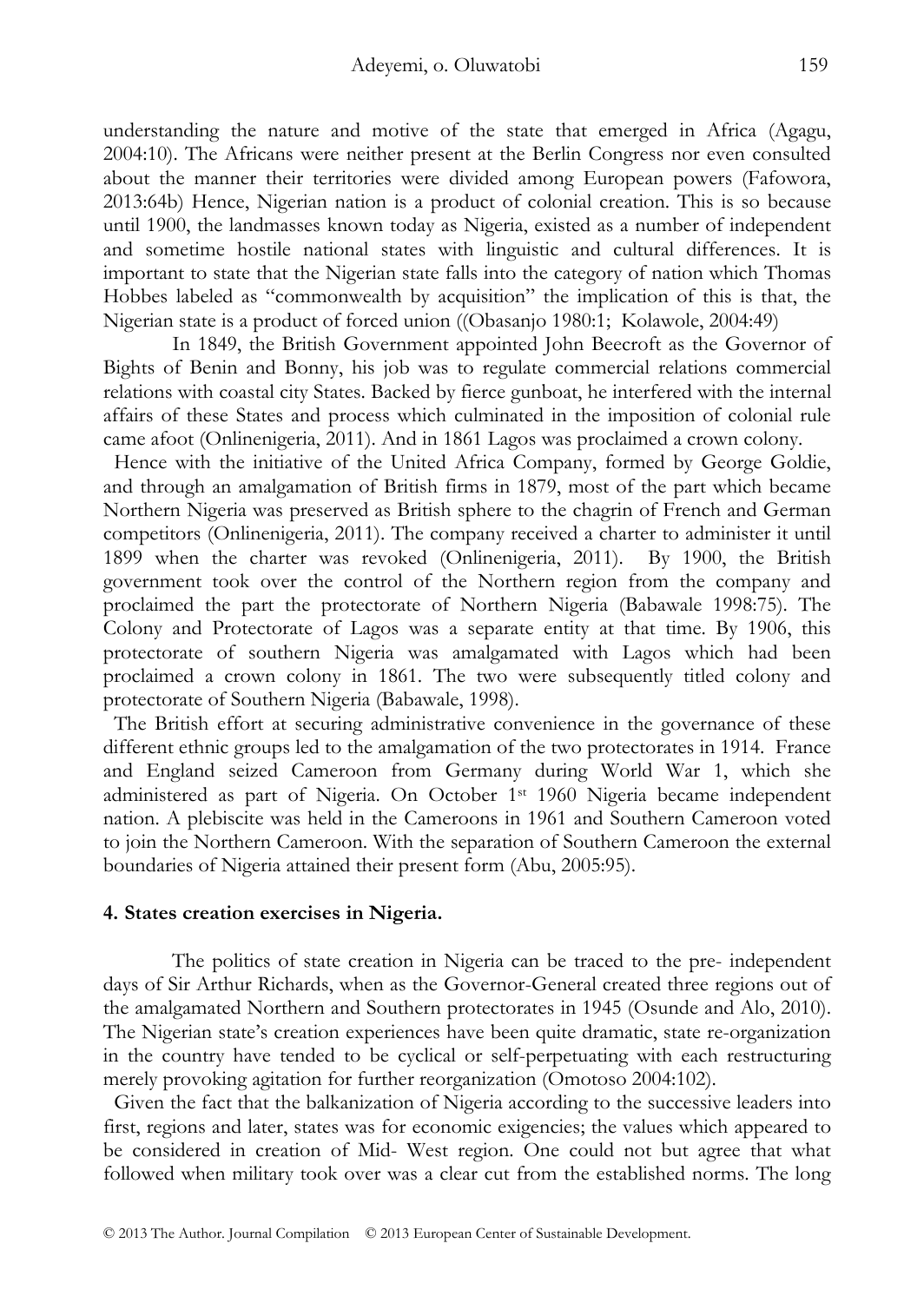period of military interregnum had made ethnic consciousness and tribal stratification more pronounce in Nigerian polity. For instance, with the military intervention in 1966 came the tribal consciousness that developed into civil war which end product culminated to the slogan, One Nigeria, as adopted by General Yakubu Gowon's administration. This was done in his desperate bid to reunite the country that had been devastated by suspicion engendered by tribal sentiment (Osunde and Alo, 2010).

Ikporukpo observes that, criteria for state creation include ethic affinity; geographical contiguity; population; land area; viability of new and old state; cultural incompatibility and self-determination etc. The capacity of jurisdictional partitioning to rectifying inequalities through the activities of local states is one of the driving forces behind the demand for more states, where the equitable distribution of resource is an explicit objective of spatial engineering (Abu, 2005:96). In Nigeria according the intents are hardly altruistic, noble or patriotic. The main argument advanced in support of partitioning in Nigeria centered on the issue of equity with regard to access to social and economic infrastructure (Abu, 2005). In the same vein, the agitation for states and local governments are seen as a sort of ethnic political economic strategy which considers the number states from each ethnic group as added leverage for a more equitable share of national resources (Omotosho, 2004:101). This statement was corroborated by Obasanjo in when he depicted thus, "in fact there is clear evidence that the creation of local government has been for reasons that not only negate the objectives and principles of the 1976 reform, but, in some cases, are clear expression of patronage by revenue distribution to favour areas or interest group" Ukiwo (2007).

 No sooner than the states and local governments are created, then they are caught up in daunting administrative challenges and problems such as poor infrastructural facilities, excessively high wage bills, low level of internally generated revenue, dwindling budgets, allocation of scarce resources to unproductive capital projects, massive corruption and wastage through inflated contracts, outright theft of public money and acrimonious battle over asserts sharing to mention just a few, yet no hope of a stop to the desire for "own state" by the ethnic rivals (Omotosho, 2004:101- 102).

The original criteria for state creation in Nigeria, according to Suberu in (Omotoso, 2004) was derived from minority opposition to the three region federal structure, which secure autonomy and hegemony for the Hausa-Fulani, Yoruba and Igbo majority nationalities in the Yoruba and Igbo majority nationalities in the Northern, Western and Eastern Region respectively. Larry Diamond quoted in (Omotoso, 2004) rightly observed along the same line:

**Ethnic minority fears and grievances centered around obtaining a fair Share of rewards and resources of an expanding economy and states; contract, loan, scholarships, processing plant…minority demands for separate state were based on** 

 **the belief actively promoted by their leader that minorities were being cheated in the distribution of those resources by the majority-dominated regional governments.** 

This was also corroborated by Yahaya, when he identified, linguistic or cultural incompatibility, domination and accelerated development as the reason for state creation.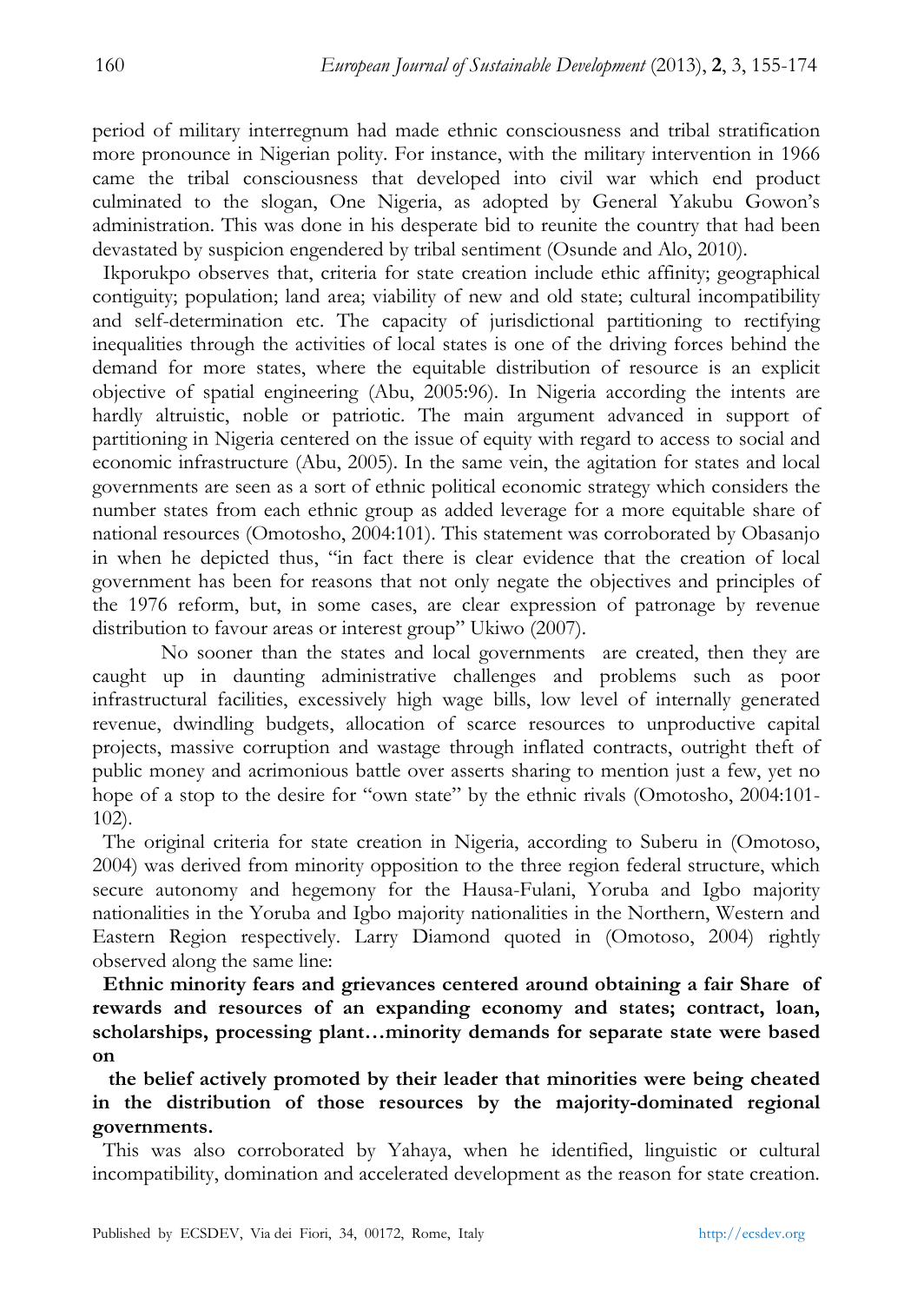The factors of domination and accelerated development are particularly relevant in the Nigeria context. Domination refers to official discrimination in employment, distribution of amenities and official infrastructure facilities (Abu, 2005). So each of the competing groups would stop at nothing to make sure that the balance tills in favor when it comes to creation of states, local government areas or the location of infrastructure or other employment generating scheme. This belief is strong that the military leaders who had taken most of these decisions had exercised their powers under the influence of inducements by groups competing for the use of such discretionary power in their favor (Abu, 2005).

Odinkalu (2011) highlighted three explosive issues in Nigeria's state creation exercise that are conveniently not spelt out. One is political equity in a multi-ethnic country in which ethnic identity often trumps civic identity. The problem is that states are the bases distribution of the federation's assets and liabilities not for generation of it earnings. There are currently only thirty six states and one Federal Capital Territory (FCT) to be shared among 370 ethnic and national groups. These state and local government are enough states to go round the ethnic groups. Therefore, several ethnic groups must coexist within the same state. This creates majorities and minorities within the same state, with attendant claims and counter-claims of domination and subjugation; exclusion and marginalization; indigene and settler. Hence, state creation was supposed to alleviate this problem. Instead, it has deepened it (Odinkalu, 2011).

The second according to Odinkalu (2011) is fiscal prudence. Running states costs a lot of money. States require human assets that must be remunerated and new elite whose appetites must be funded, even before development takes place. This means more overheads and recurrent expenditure for the state that could not raise their own revenue internally, except Lagos virtually all the state depend on federally collected revenue for their for their stipends and overheads (Odinkalu, 2011).

The third is national security, this according to Odinkalu (2011) was initiated by the military regime of General Yakubu Gowon on the eve of the outbreak of the Nigeria Civil War on 27 May, 1967, national security remained perhaps the controlling imperative for state creation under the military. This imperative translated into a need to eliminate the capacity of any of Nigeria's constituent territories to levy war against the center. This may have justified the fiscal dependency of states under the as an objective in itself. In a democratic dispensation, such dependency could itself become a source of national security threat (Odinkalu, 2011).

Since 1954 when the minority groups in Nigeria first demanded from the colonial government, the creation of autonomous divisions, in order to ensure equity and justice in Nigerian federal structure; the demands for the creation of state and local governments by various ethnic groups has become a recurring phenomenon in Nigerian polity till date. What has aggravated this arrant lack of effectiveness, according to Mimiko (2011) was lack objective set of criteria for state creation. Devoid of this, state creation soon became an instrument in political patronage and one designed to enhance the competitive edge of particular tendencies or regimes that become dominant at different points in the historical trajectory. And as long as there are no objective criteria for the creation of State, for so long shall the clamor for new State in Nigeria continue.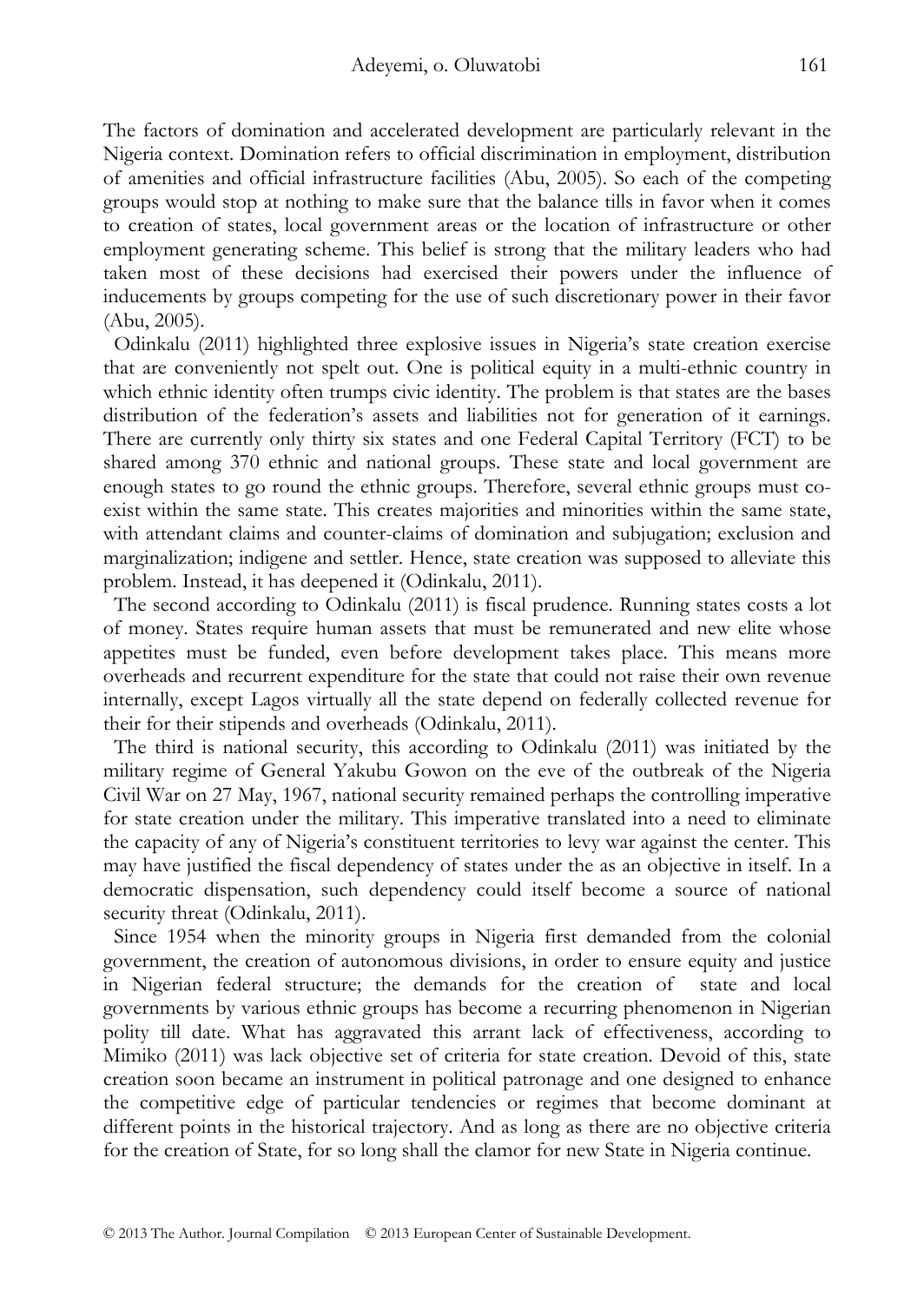#### **5. States Creation Exercises in the First Republic**

At Nigeria independence in 1960, the country comprised of three regions. In all these regions, there were unrelenting clamor for creation of more states, particularly by minority ethnic groups (Omotoso, 2000:102). The most serious areas of intense agitation for new state were middle Belt in the North, the Mid – West in the West and Calabar, Ogoja and Rivers in the East. The agitation championed by J.S. Tarka for the creation of a Middle Belt region was perhaps the most celebrated and the most violent during this period (Omotoso, 2004:102). This agitation was able to be silenced using the federal government might. According to Ekwekwe in (Omotoso, 2004) noted that the rationale for silencing this agitation was an attempt by the ruling Northern People Congress (NPC) to entrench the oligarchy of the traditional elite on the indigenous people of the area and its lack of interest in the democratization of the political process of the region. Despite the violence that was associated with this agitation for region, it was not created because NPC in power at the federal level deployed all political machineries to suppress the agitation.

In the Eastern region, the minority group of Calabar, Ogoja and Rivers agitated and demanded for creation of their own region. The National Council of Nigeria Citizen (NCNC), which was the ruling party the region, saw the agitation as anti-Igbo affairs, because of this; it did everything possible to frustrate it. However, it offered some administrative concession like a Regional House of Chiefs, greater and an increased number of functions for local government (Omotoso, 2004).

The creation of Mid-Western Region in 1963 was the first major state creation exercise carried out at post – independence Nigeria. Pressure for creation of the region out of the Western Region had gather momentum under the effective leadership of the Mid-West State Movement (Omotoso, 2004). The region was eventually created on August 9, 1963. In order to deny the Western House of Assembly the constitutional right of determining whether the region should be split into two, the motion for creation of Mid-West Region was initiated when the Western Region was being administered by an administrator. The motion was passed by federal legislature and subsequently by the legislature of the East and the North, but not by Western legislature which had been put out of existence by an act of the federal government (Dudley 1966:65-66). For instance Akintola quoted in (Omotoso, 2004), a former Premier of the Western Region opined thus:

## **If it is good to create states, why are state not created in the North … in the East? Why should the West be single out for this operation?**

However, the creation of a Mid-West region from Western region in 1963 did not arise from a genuine concern by the government for the interest of the minorities. Rather, the exercise was part of a vindictive campaign by the ruling federal coalition parties – the Northern People Congress (NPC) and Eastern- based National Council of Nigerian Citizen (NCNC), to destroy the main federal opposition party, the Action Group (AG), while rejecting the same proposal in their respective home region (Omotoso, 2004:104, quoted Suberu 1998:10). This was also corroborated by Adejugbe (2002:1) according to him the Northern People Congress (NPC) took the advantage of the factionalization of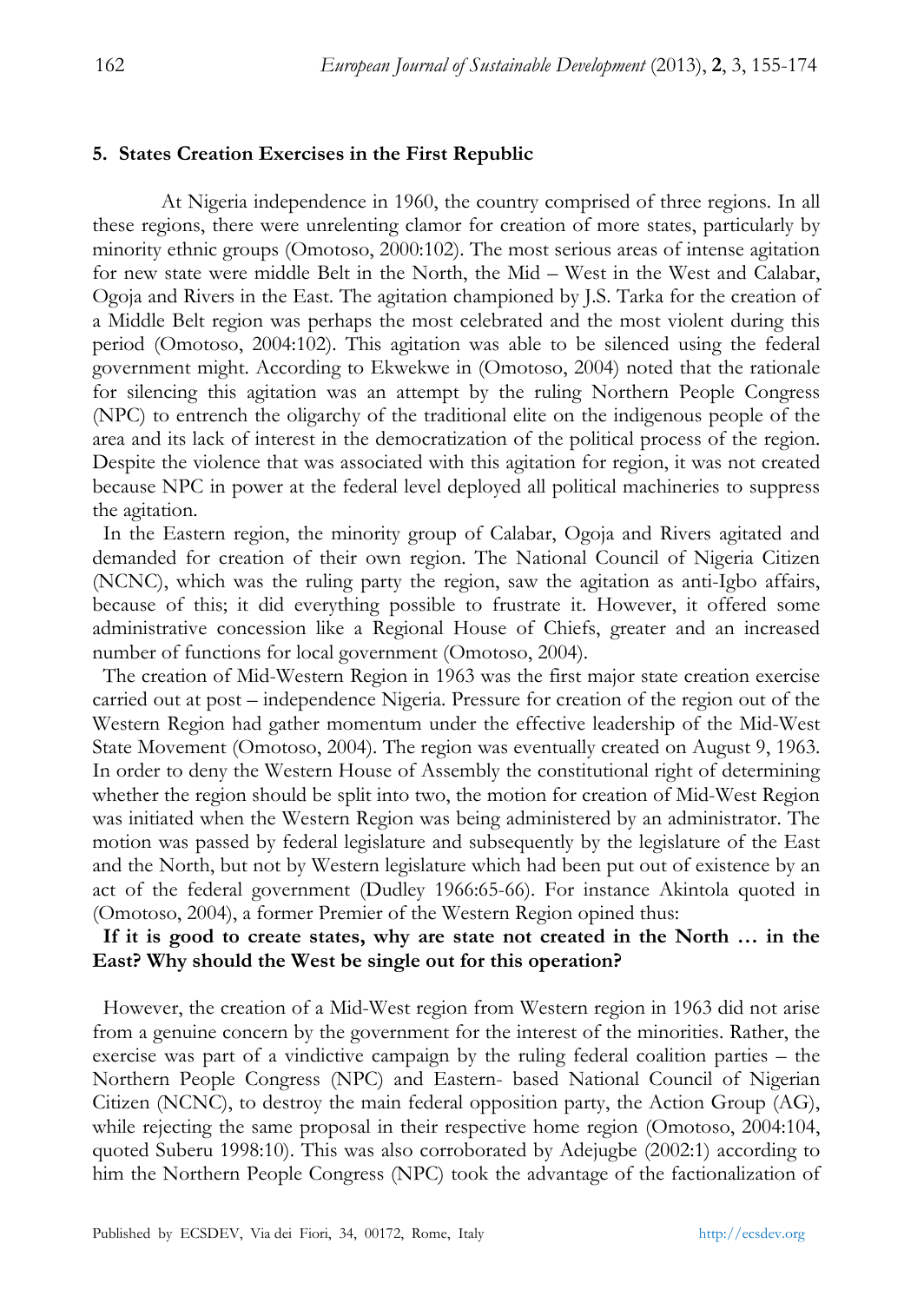the Action Group (AG) to carve out the Mid-Western region from the Western region in 1963. This exercise was done mainly to curtail the influence of Action Group (AG) in the West.

## 6. **States Creation Under Military Rule (The Gowon Era)**

 On January 15, 1966 the Government of Tafawa Balewa was overthrown through a military coup. Major General J.T.U. Ironsi became the military head of state but his regime was short-lived as his government was also overthrown on July 29, 1966. The Military Head of State Major General J.T.U. Ironsi and his host Lt. Col. Adekunle Fayuji the then military of Western region, were captured and brutally executed at Ibadan. This change in government led to the emergence of Lt. Colonel Yakubu Gowon as the Head of State. After the second coup there was wanton killing of Easterners in the Northern Nigeria. The pogrom coupled with the incessant home-call of Ibos to East by Odumegwu Ojukwu, most Ibos living outside the Eastern part of Nigeria left for East. That gory situation enabled Lieutenant Colonel Ojukwu the then military Governor of Eastern region to mobilize for war against the federal government (Adejugbe, 2002:3). In order to politically incapacitate Ojukwu's secession bid to create an independent Igbo homeland (Biafra), on May 27, 1967, Gowon announced the creation of twelve states, three of which were carved out of the Eastern region. According to General Gowon, the creation of state must be done first, to remove the fear of domination. It would be recalled that the establishment of twelve state framework in 1967 derived from political ascendancy of new military – based ethno - political coalitions and the urgent need to under - cut the imminent secession of oil rich Eastern region from the federation (Ojo and Adebayo 2008). Gowon's twelve states structure was obviously design to undermine Ojukwu's secessionist agenda. According to Gowon (1968:2):

 **...in the event of Lt. Col. Ojukwu carrying out his threats of secession this will be a clear signal in the first place to create a COR State for the protection of minorities in Eastern Nigeria who we know do not want to depart from the rest of the country.** 

Gowon in his Broadcast quoted in Omoigui (2011) to the nation on May 27, 1967 also declared thus:

**As you all aware Nigeria has been immersed in an extremely in an extremely grave crisis for almost eighteen months. We have now reached a most critical phase where what is at stake is the very survival of Nigeria as one political and economic unit. We must rise to the challenge and what we do in the next few days will be decisive…** 

**As I have warned before, my duty is clear-faced with this final choice between action to save Nigeria and acquiescence in secession and disintegration… I have assume full powers as Commander-in-Chief of the Armed Forced and Head of the Federal Military Government for the short period necessary to carry through the measures which are now urgently required… To this end, therefore, I am promulgating a Decree which will divide the Federal republic into Twelve States. The twelve states will be six in the present Northern Region, three in the present Eastern Region, the Mid-west will remain as it is, the Colony Province of the**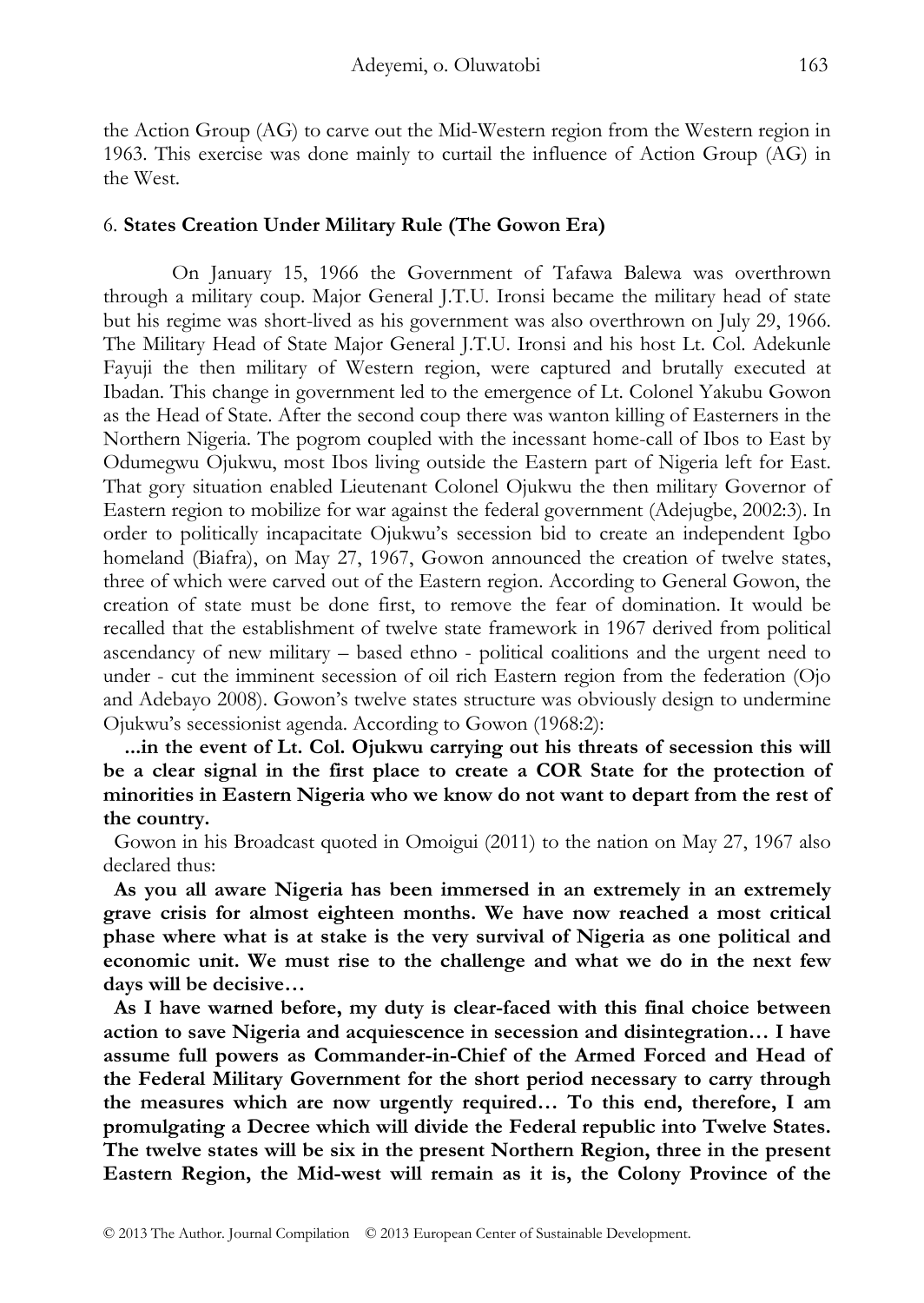## **Western Region and Lagos will form a new Lagos State and Western Region will otherwise remain as it is**

 Eliagwu (1986:102) observed that, the exercise was aimed at diluting support from succession. The exercise may also have been carried out to mollify fastening complaints about the domineering tendencies of the monolithic North in a lopsided federal structure. The Midwest region was left intact, while the North like the South was fragmented into six states. In essence, the 1967 reorganization did not only end the structural imbalance engendered by the disproportionate size of the North; it also created a federal structure in which the interests of minority ethnic groups and indeed the nation at large, could no longer be abused by any ethnic majority group (Ojo and Adebayo 2008). All of this was of course, consistent with the military's emerging commitment at manipulating the state structure to augment the hegemony of center and tame the divisive tendencies inherent in Nigeria's cultural diversity (Suberu, 1998:281- 282).

## **7. States Creation Under Murtala Mohammed's Regime**

 The clamoring for creation of more states started shortly after the end of the civil war in 1970. There were renewed agitations across Nigeria as more Nigerians demanded for state creation of their out of the existing ones. Agitation for new state became a political issue and the newly emergent politicians used the issue to canvass for votes and political support in the bid to gain political power. The inability of Gowon's administration to create more state, for a second time, was one of reasons for overthrowing his government. Murtala's administration indicated its desire to create more state in the country, and the regime set up a panel on the issue of state creation and boundary adjustment. The panel was headed by Justice Ayo Irikefe with five other members and inaugurated on August 7, 1975 with specific terms of reference to:

(1) Advise on the delimitation of such states;

(2) Advise on economic viability of the proposed states;

(3) Advise on the location of administrative capitals of the proposed states; and,

(4) To receive and examine written representations from individuals, groups, organizations or associations who may have views on the desirability or otherwise of creating states in particular areas (Ministry of Information, 1976).

 The report of the Commission informed the basic for creation of nineteen states on February 1976. In announcing the states, General Murtala Muhammed emphasized three basic considerations that informed his decision, the need to ensure even development within a federal structure of government; the need to bring government nearer to the people; and the need to make the creation of new states as one time operation that would minimize future agitation for new states (Omotoso, 2004:106, see also Muhammed 1976:49).

 The 1976 states creation exercise was implemented also in the wake of phenomenal expansion in federal petroleum export revenue allocation arrangements that enthroned inter-state equality as the preeminent standard of financial devolution (Ojo and Adebayo 2008).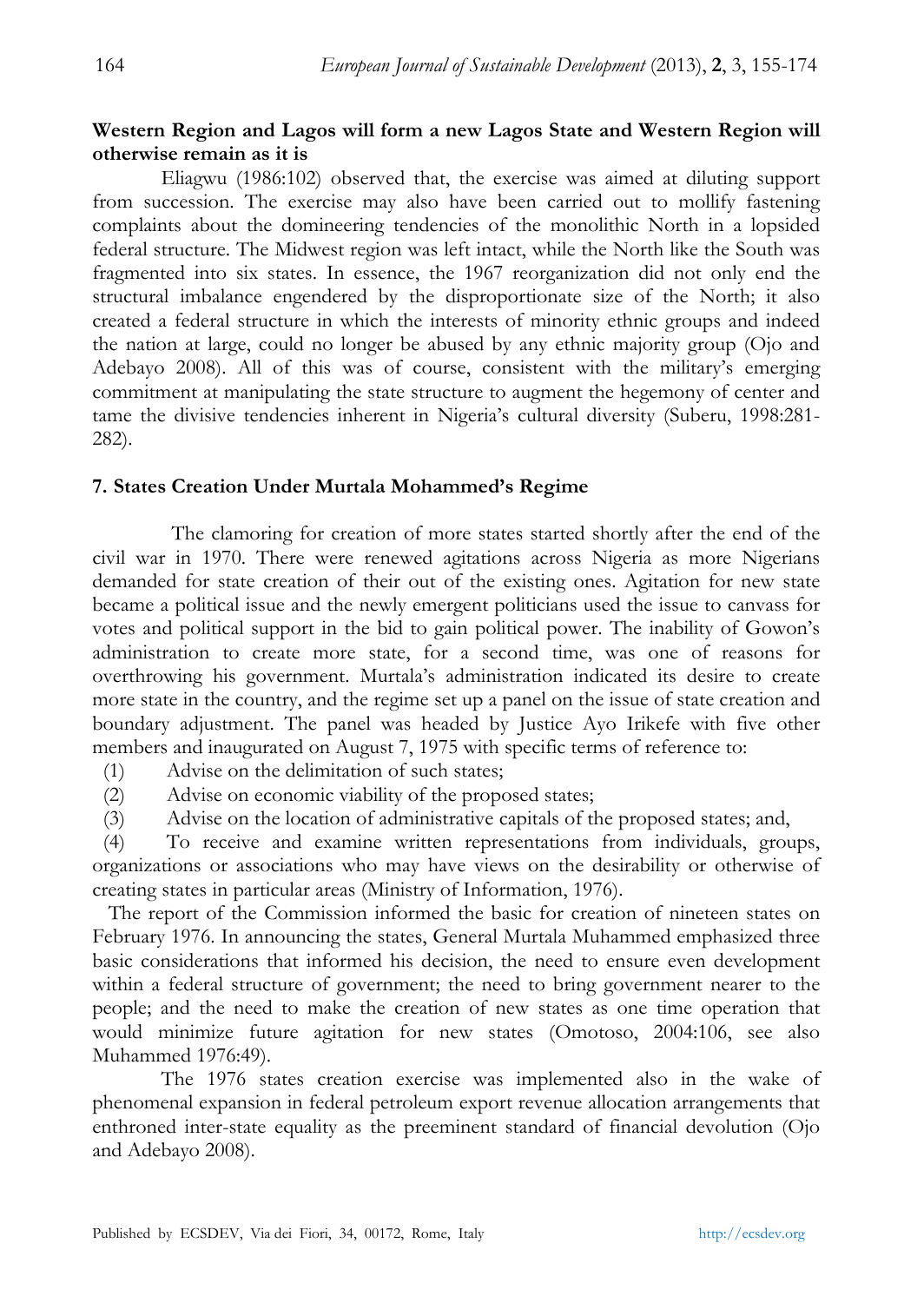The restructuring has some basic elements. First, owning to the explicit association of state- creation with the devolution of central revenue, there was an official commitment in making the state as equal in population as possible, this was in order to ensure some per capital equity in access of territorial communities to federal revenues. Consequently, many statehood requests were rejected on no other ground than their relatively limited population, which did not justify any reorganization (Ojo and Adebayo, 2008). The palpable casualties of the policy were the numerically disadvantaged ethnic groups. In essence, while as many as six of the twelve states created in 1967 were majority controlled units; only about seven of the nineteen states in 1976 could be regarded as ethnic minority states (Osaghae, 1986:158-160). Moreover, as regards federal balancing, the nineteen states structure consisted of ten and nine states in the North and South respectively, thereby overturning the pre-existing equality between the admittedly more populous North and apparently smaller South and regional inequality in distribution of states has remained an important source of contention in the Nigerian federation (Ojo and Adebayo, 2008).

 The Igbo and ethnic minorities were not so happy about the 1976 exercise. They were opinion that the exercise put them at a great disadvantage in the Nigerian federal structure (Omotosho, 2004). Chinua Achebe echoed the bitterness of the Igbo elite, according to him; the exercise was a sort of conspiracy by Murtala's regime against Igbo. This is because the Igbo competitor in the Nigerian Federalism Yoruba were dominant in five states while Igbo had only two states (Omotoso, 2004, see also Achebe 1983:49)

 Another related feature of the 1976 reorganization rightly observed by Suberu (1991) was the explicit transformation of the rationale for state - creation from its original role. As a sop for minority fears into a scheme foe dissemination of central revenue (derived mainly from the Southern ethnic minority communities) to predominantly ethnic majority populations. Henceforth, state creation ceases to be a vehicle for extending political and economic self governance to distinct ethnic communities. Rather, it became an administrative strategy for the devolution of federal largesse to an omnibus and amorphous array of territorial communities and coalitions (Suberu, 1999).

## **8. 1987 and 1991 Babangida's States Creation Exercises**

 With the birth of General Ibrahim Babangida administration on August 1985, states' agitators demanded for the creation of more states. The Babangida's administration set up Political Bureau headed by Dr. Samuel Cookey and was mandated to coordinate the debate on the country's political future. In carrying out its assignment, the Bureau was presented with specific requests and general suggestions for new states. This was extensively discussed in its report as one of the contentious or special themes in Nigeria political debate (FRN 1987:168-181). Also, the Bureau was presented with different proposal on how additional states could be created in the country. The Bureau in its report recommended six additional states in the interest of fair play and justice. On September 23, 1987 General Ibrahim Babangida, bases on the five-man committee report, announced the creation of two more states, Katsina and Akwa-Ibom making it twenty one states in Nigeria.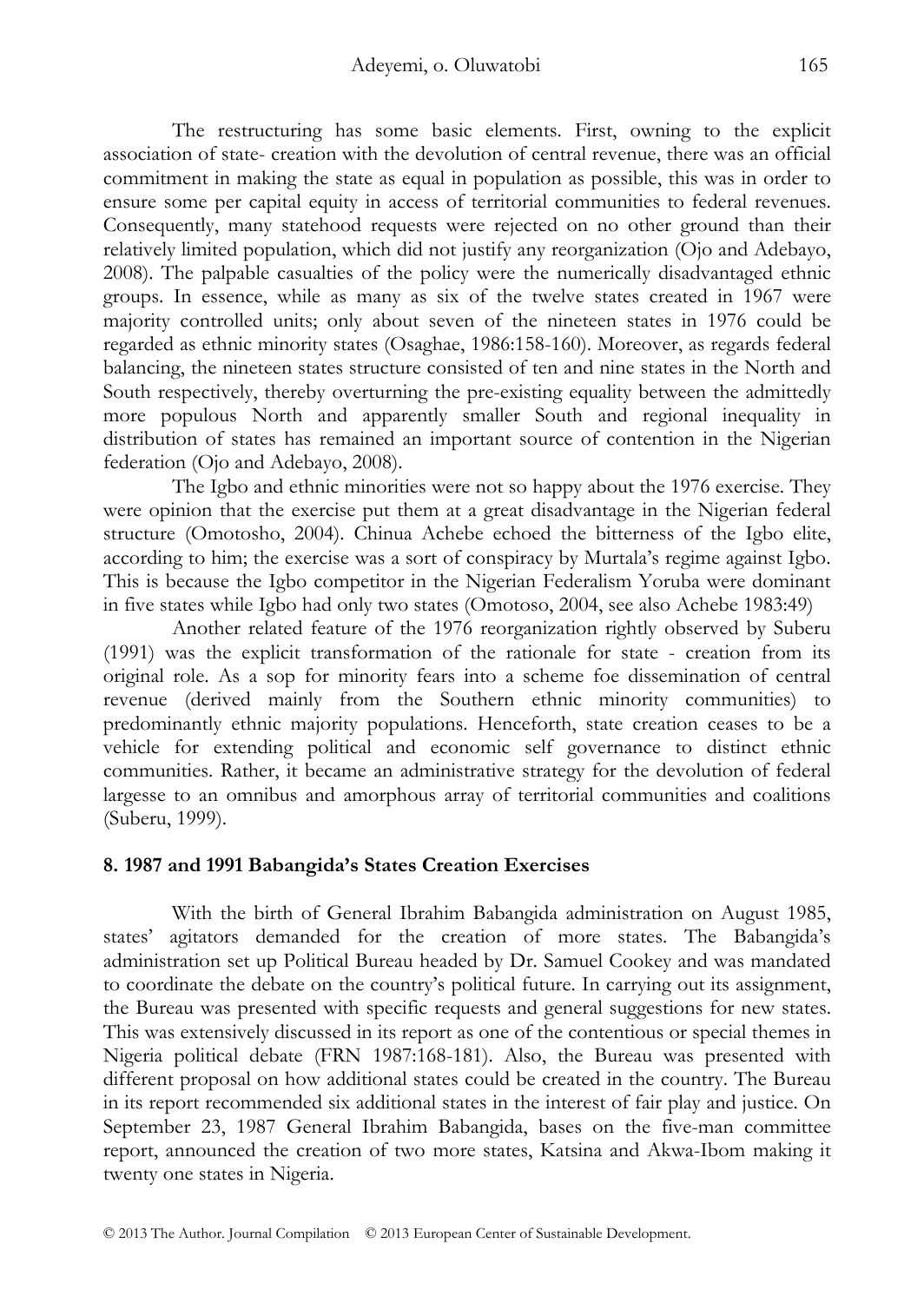The exercise according to Omotoso (2004) sought to complete the unfinished business of the 1976 state creation. This is because the creation of Akwa Ibom had been explicitly recommended by Irikefe Commission, while Zaria-Kastina imbroglio in Kaduna state and the attendant agitation for the separation of the two communities have become extremely strident even before the military disengagement in 1979 (Ojo and Adebayo 2008). On August 27, 1991, Babangida announced the creation of additional nine states to make the total number of the states in federation thirty. While the 1987 reorganizations genuinely appeared to be in national interest, as claimed by General Babangida, the 1991 reform underscored both the continuing popular pressure for new states and Babaginda's desired to exploit these demands to promote his personal rulership project (Amuwo, 1995). The demands emanated largely from Igbo intelligentsia and forcefully and persuasively, that they have been economically short- changed and politically marginalized in the various reorganizations of the federal structure since 1967 (Ojo and Adebayo, 2008). Babaginda responded to this particular grievance by creating two new Igbo states – Abia and (new) Anambra and locating the capital of the third state, Delta in Igbo city of Asaba.

 Nevertheless, the six remaining states created in 1991 gave satisfactory to distributive pressures emanating from Hausa/Fulani and Yoruba sub-groups (Jigawa, Kebbi, Osun) or responded to the need to extend political and economic decentralization to geographical large, administrative unwieldy and or culturally incompatibles areas (Kogi, Taraba and Yobe) (Ojo and Adebayo op.cit). However, the location of five of the nine states in the North compounded the problems of geopolitical balancing vis-à-vis the distribution of states. The new thirty six states structure comprised of sixteen states in the North against fourteen in the south. The minorities' ethnic groups were also short- changed; they had only twelve out of the thirty states. According to Johnson (1991) the creation of the nine new states and the accompanying reorganization of the localities were done in a precipitate and prejudiced manner. Consequently, rather than promoting national integration, the re-organizations provoked an unprecedented orgy of protests, demonstrations and riots involving tens of fatalities.

## **9. States Creation Exercises Under General Abacha's Regime**

 General Sani Abacha became the head of state, through a palace coup in November 1993, it was a period when the Nation was experiencing political crisis as a result of annulment of June 12, 1993 General Election. As a way of resolving the problem of the country, the regime set up the National Constitutional Conference (NCC). State creation was one of the issues that dominated the debate of National Constitutional Conference (NCC) set up by the Abacha's government. Unfortunately, NCC found it difficult to resolve this issue because of the member's conflicting interests. It later transferred the responsibility to the Abacha's government. In the view of this, General Abacha inaugurated Chief Arthur Mbanefo – led committee on the creation of state and local government on December 13, 1995 (Omotoso, 2004). On the assumption of office, the committee requested for submission of memorandum from members of the public and set January 15, 1996 as the dead line. At the end of the day, 2,369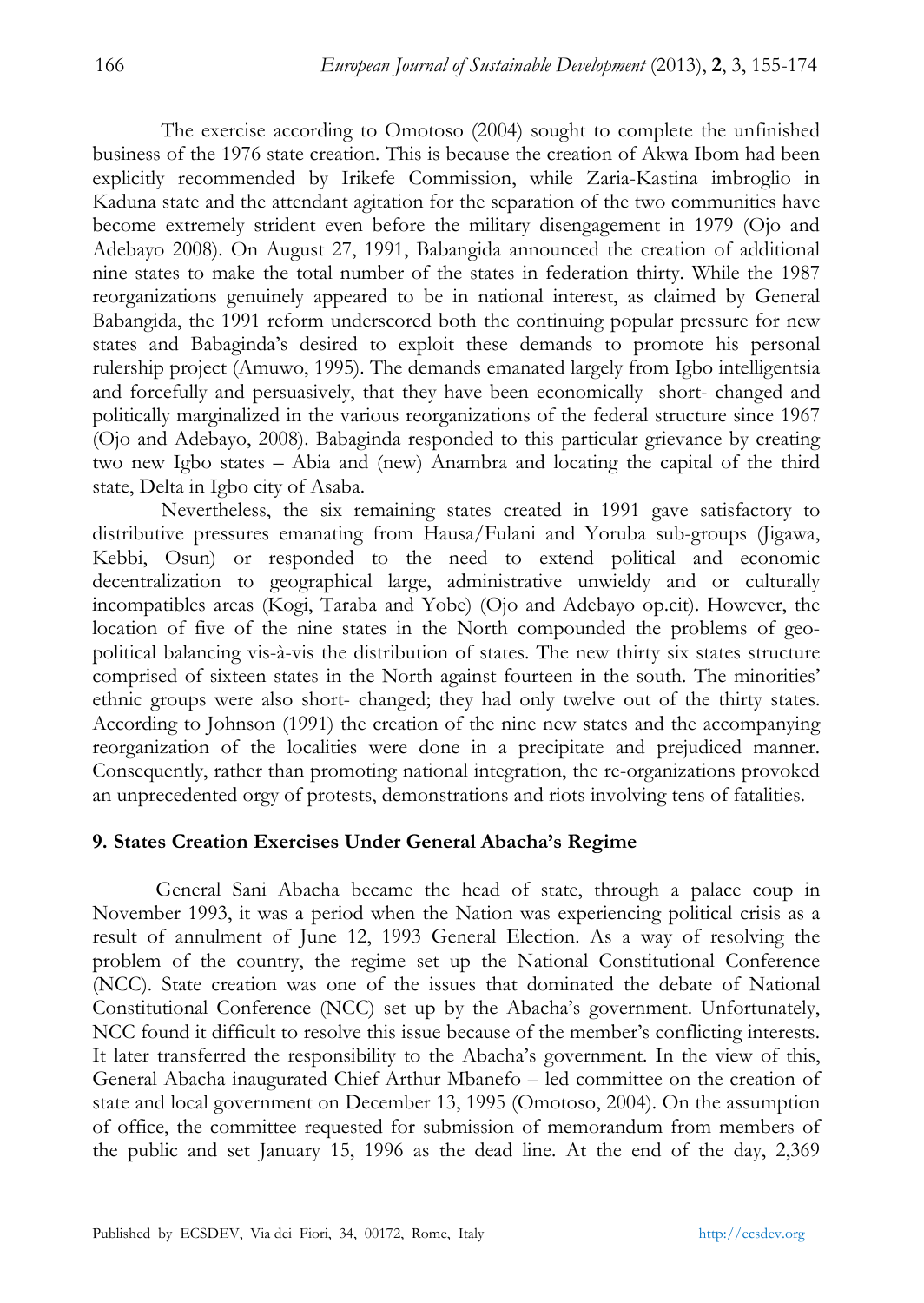demands for local governments and 280 boundary adjustments were made. The committee received a total of seventy two requests for states (Ojo and Adebayo, 2008).

 The committee submitted its report, in which it made a number of recommendations. The report of the committee, unlike Irikefe Panel was neither publicized nor published. On October 1st, 1996, General Sani Abacha announced the creation of new six states namely, Bayelsa, Ebonyi, Ekiti, Gombe, Nassarawa and Zamfara, making the total number of states in the federation thirty six.

# **10. State and Local Governments Creation Under Democratic Dispensation (1999- 2013)**

The creation of new local government under Obasanjo's administration has been problematic. Five state namely, Ebonyi, Kastina, Lagos, Nasarawa and Niger had created new local governments and went ahead to conduct election for the councils citing section 7(11) of the 1999 constitution as their enabling power. This generated several conflicts between the federal government and the concern states as the federal government claimed it would not release funds from the federation account to LGAs that are not listed in the constitution while this non-release of funds forced the concerned state governments to abolish the new LGAs, Lagos state government was adamant, risking non release fund for LGAs for several months. Lagos was able to sustain the resistance because it is a state with largest non - oil internally generated revenue; Lagos invariably challenged the action of Federal government in the Law court and won at the Supreme Court, the withholding allocation was released during Yaradua's administration.

 However when National Assembly called for memorandum for state creation from interested ethnic groups and people, it probably got more than it bargain for, as different groups from different states across the country visited the National Assembly with records, facts and figures of how they deserve to be the beneficiary of new state to be created.

 However a cursory look at some of the states being agitated for will reveal a fundamental inherent defect that has hitherto plagued the polity, which is the fact that more than 85 percent of the states of federation are not financially and economically viable. For instance, in Enugu state, the people of Enugu North Senatorial District have been clamouring for the creation of Adada state, also in Abia where the people are agitating for their own state. In the North, several groups have continued to clamor for new states. In Kogi alone, the minority groups are agitating for creation of Okun and Oya states. In Benue the Idoma ethnic groups are also agitating for creation of Idoma state out of present Benue state. Other with agitations for the creation of new states includes Bauchi state, a state with just twenty local governments.

 The region with perhaps the most elaborate agitations is South West zone, where more than three groups are agitating for different states in the same state. In Oyo state, agitations have been fierce for the creation of Ibadan state, New Oyo state and Oke Ogun state; all from the current Oyo state whose internally generated revenue have been absurdly low given its size and population. Also in Ogun state, the people of Remo and Ijebu have both been at the head of agitation for separate states. Agitators for a new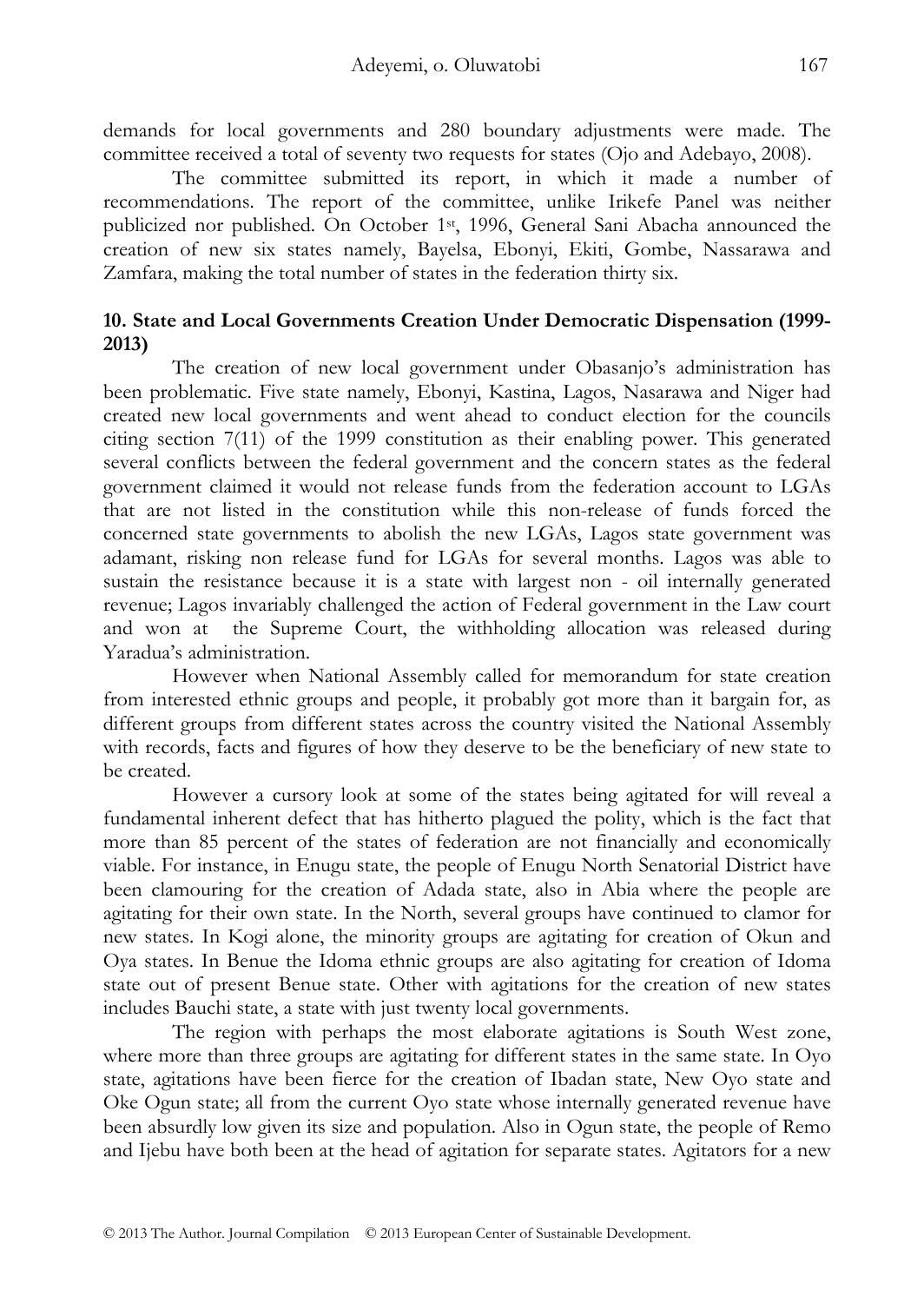state have also emerged from the present Osun state which was carved out of Oyo state in I991, as the people of Ife are agitating for creation of Oduduwa state.

The House of Representative Adhoc Committee on the review of the 1999 Constitution in their report recommended that there would be no creation of new States Ameh, (2013:2; Alli, 2013:4). Ameh, (2013:2) further explains the situation thus:

**The committee received requests for creation of States running into more than 35. None of the requests submitted to the committee complied with the procedure for the creation of new States outlined in section 8 of the constitution. Accordingly, the committee was unable to treat any of these requests. The committee however recognizes that the existing provision in the constitution for the creation of new States is unclear and cumbersome.** 

The committee therefore rejects all the proposals on the creation of new States, with this development the agitation for States and Local Government will be on hold for now.

 It is therefore unclear whether some of these groups clamoring for creation of new states have not put into consideration the financial imperative as the mean of survival and provision of goods and services for the citizen of their states.

## **11. Politics Of States And Local Governments Creation**

 The deliberate misuse of power to alter the political landscape of Nigeria is by no means restricted to state creation. Even more curious is the choice of skewed location as state capital (e.g. Asaba, Dutse, Akwa etc) that were done due to whims and caprices of the then military occupation (Abu, 2005:98). According to Femi Mimiko, state creation has not only failed to solve the problem of ethnic minority rights, but it has also become a veritable instrument with which a string of unitarist leaders had dealt a fatal blow to Nigeria federalism (http://www.nigerdeltacongress.com).

 However, the military, especially those of Babaginda's and Abacha's regimes made local government a political game between themselves on the one hand and their acolytes on the other. The regime of General Babaginda, in May 1989, created 149 new LG areas while between August – September 1991 he announced the creation of additional 140 local government areas, bringing the total number of local government councils, as at that time, to 589. Under General Abacha, more local governments were further created – 185- and these brought the total number of local government in the country to 774 (Olasupo, 2006:310, Oyediran, 1997:212).

 Local government according to Natufe (2006) has been established arbitrarily across the country. The military bequeathed the Fourth Republic with 774 local government councils, most of which were established to satisfy parochial political interests without regard to their economic viability, commenting on this phenomenon, Ayo Opadokun quoted in (Natufe, 2006) rightly observed thus:

**Lagos state at the close of the First Republic had four political divisions while old kano had two political divisions. Lagos today has 20 councils in the constitution. Jigawa has been created out of old kano. The new kano has 44 council while Jigawa has 27. In the First Republic, Lagos double that of old kano, which now has 71 council while Lagos has 20… similarly we recall that while**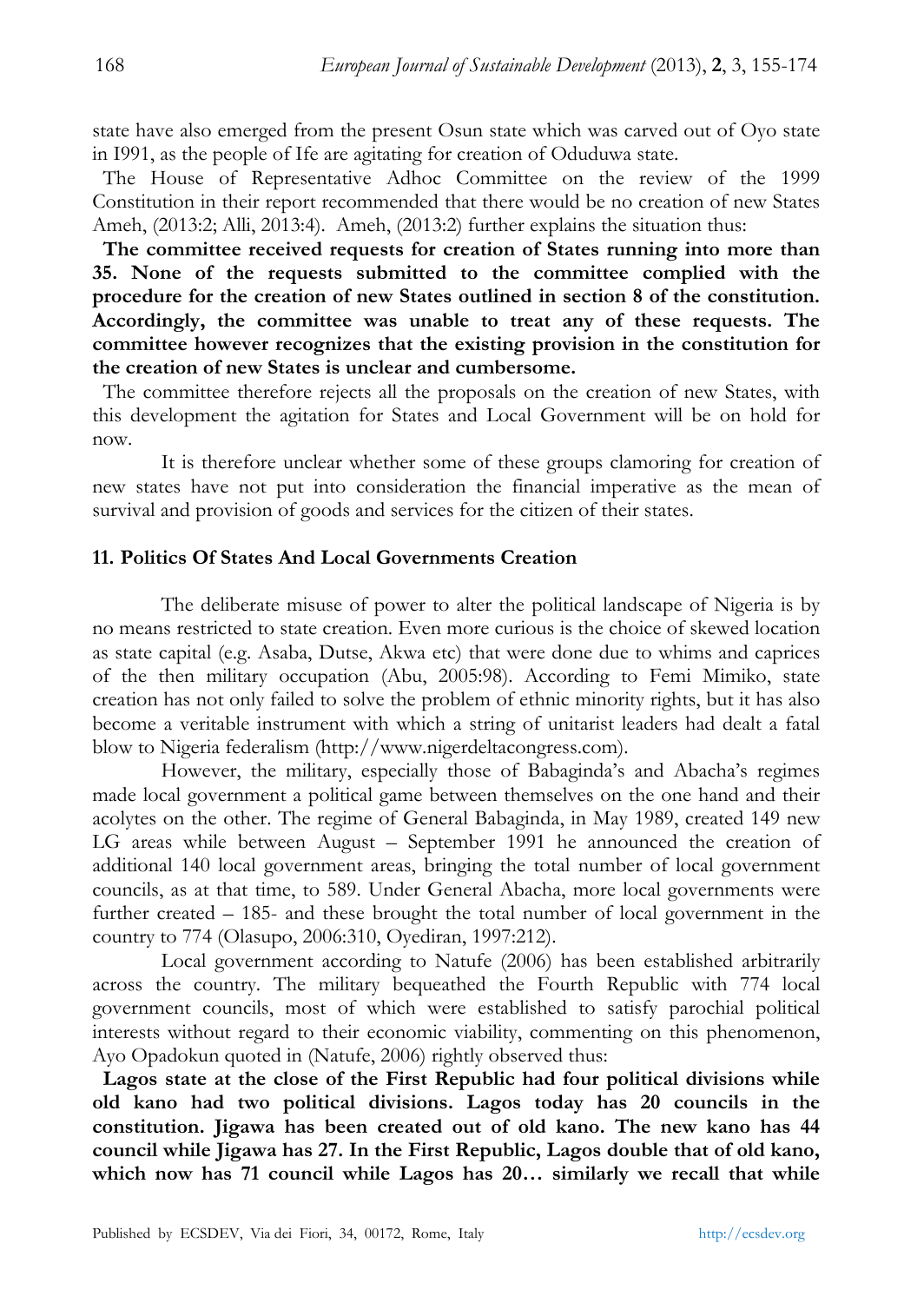**Bendel state had 19 local government councils in the second republic, the military created 25 in Delta and 19 in Edo when these states were created out of defunct Bendel state in 1991. This is replicated across the country by the Nigerian government.** 

According to him, state creation has become an albatross squeezing the life of the Nigeria polity. Initially it was a demand of the minority ethnic groups to extricate themselves from the oppressive rule of the majority ethnic group in the old Eastern, Northern and Western regions; has now become a political instrument of self balkanization by majority ethnic groups in their quest for balance of power. For instance, Natufe, (2006**)** rightly reported:

**In the creation of states in Nigeria, the Igbo have been marginalized. Up till today, the South East geo-political zone is the only zone with five states, while others have six a piece and a zone, North West has seven states. Igbo are also short-changed in the distribution of Local Government areas. Since the inception of the fourth republic The Igbos has been agitating for an additional state on the grounds of fairness and equity vis-à-vis Yoruba.** 

 The Lagos case has been raised by Southern elites who have since 1990s agitated against so-called northern domination. It is alleged that successive "northern" military rulers favored the North in the creation of states and local government (Ukiwo, 2007). The Southern elites therefore, insisted that central to the resolution of National Question is restructuring of the "unbalance" federation. As Table 1 show, the local governments are unevenly distributed across geo-political zones. The North West zone has a quarter (24%) of the LGAs in the country while other five zones have between 12% and 18%. However, the Table below shows the distribution of local government councils by geopolitical zones

| <b>ZONES</b>                     | NO OF<br>LGAs | $\%$ OF<br>LGAs | POPULATION IN<br><b>MILLION</b> | $\%$ IN<br><b>NATION</b><br><b>POPULATION</b> |
|----------------------------------|---------------|-----------------|---------------------------------|-----------------------------------------------|
| North Central<br>including Abuja | 120           | 15.5            | 12.5                            | 14                                            |
| North-East                       | 111           | 14.3            | 11.9                            | 13.4                                          |
| North-west                       | 186           | 24              | 22.9                            | 25.8                                          |
| South-East                       | 95            | 12.2            | 10.8                            | 12.1                                          |
| South-South                      | 123           | 16              | 13.3                            | 15.1                                          |
| South-West                       | 139           | 18              | 17.4                            | 19.6                                          |
| TOTAL                            | 774           | 100             | 88.8                            | 100                                           |

**TABLE 1:** DISTRIBUTION OF LGAs BY GEOPOLITICAL ZONES

**Source:** *compiled from constitution of the Federal Republic of Nigeria (1999)* 

The degree of compactness as Omojola and Fasona highlighted in Abu (op.cit:99) is particular acute in the homelands of the three major ethnic groups that have over the years produced key military officers responsible for the series of jurisdictional partitioning in Nigeria. In order severity we have Hausa-Fulani (Kano-region) Yoruba and Igbo. Even more bizarre is the violation of the criterion of geographical contiguity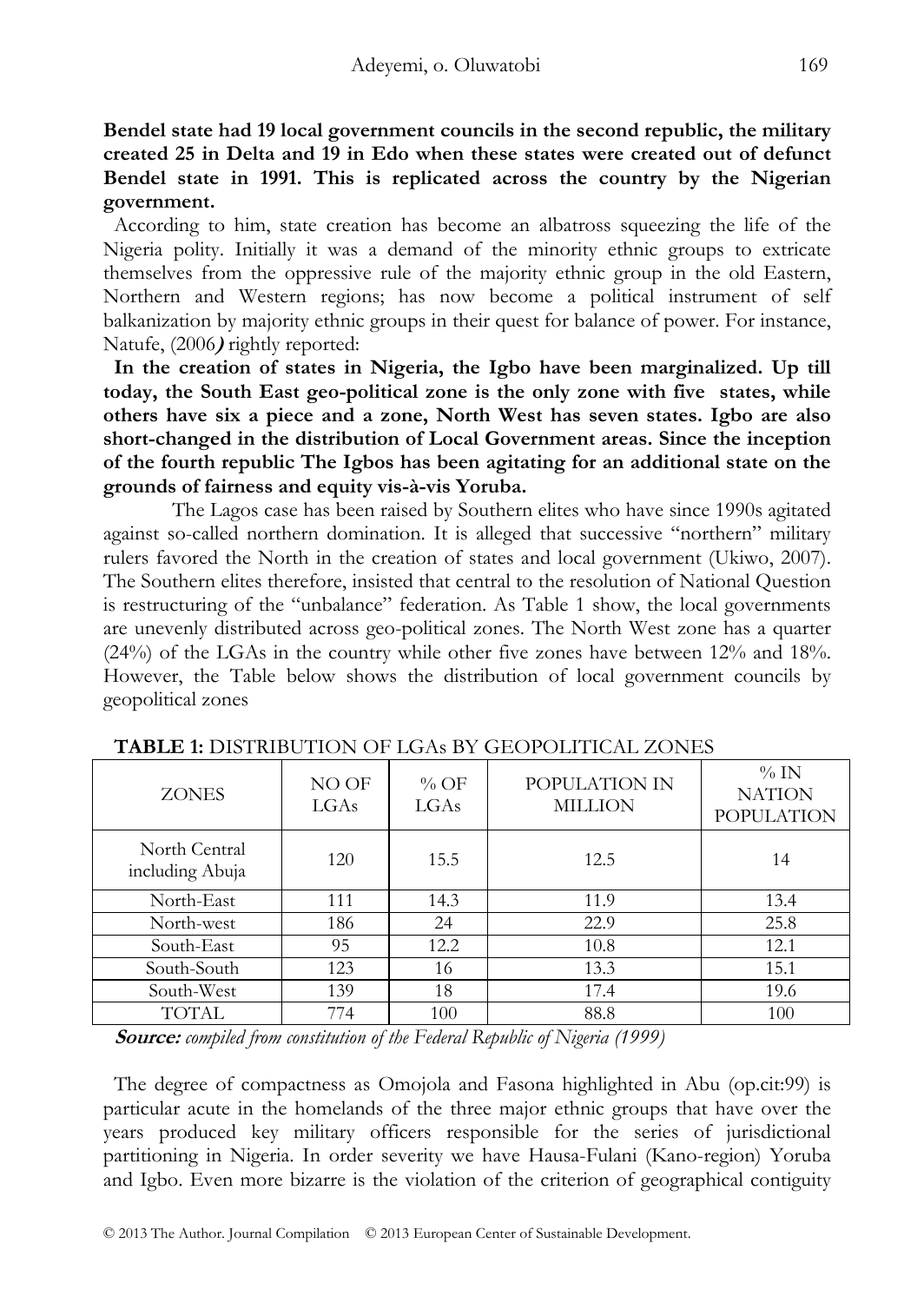(Table 2). Their geographical distribution among the major geo-political poles has not gone unchallenged. This is because, state and local government form the pigeon hole / framework for the allocation of national revenue that came mainly from petroleum that is domiciled in the homeland of the minority groups in the Niger Delta region (Abu 2005:99).

| TIOTI QOTITIOOOD EOITI III TIOEIDII |                    |                    |                |  |  |
|-------------------------------------|--------------------|--------------------|----------------|--|--|
| <b>STATE</b>                        | LGAs               | <b>HEADOUARTER</b> | CONTIGUITY     |  |  |
| <b>ANAMBRA</b>                      | <b>DUNUKOFIA</b>   | <b>UKPO</b>        | $\overline{2}$ |  |  |
| <b>DELTA</b>                        | <b>BOMADI</b>      | <b>BOMADI</b>      | 4              |  |  |
| <b>DELTA</b>                        | ETHIOPE EAST       | ISIOKOLO           | $\overline{2}$ |  |  |
| <b>DELTA</b>                        | <b>ISOKO NORTH</b> | <b>OZORO</b>       | $\overline{2}$ |  |  |
| <b>KEBBI</b>                        | WASAGU             | <b>RIBAH</b>       | $\overline{2}$ |  |  |
|                                     | <b>DANKO</b>       |                    |                |  |  |
| LAGOS                               | <b>IBEJU-LEKKI</b> | <b>AKODO</b>       | 2              |  |  |
| <b>NIGER</b>                        | <b>EDATI</b>       | <b>ENAGI</b>       | 2              |  |  |
| YOBE                                | <b>BARDE</b>       | <b>GASHUA</b>      | 2              |  |  |
| <b>ZAMFARA</b>                      | MARU               | <b>MARU</b>        | $\overline{2}$ |  |  |

 **TABLE 2:** NON-CONTIGOUS LGAs IN NIGERIA

**Source:** *Abu (2005:99)* 

Allegation of insider dealing and favoritism also characterized the choice of state and local government headquarters in state and local government creation in Nigeria. For instance, in 1991, the Babangida's administration created Delta state as one of the nine new states. However, against the expectation of the proponents of the state, some parts of the Benin province were joined to Delta province to make up the new State and the headquarter was located in Asaba which was under Benin province. There were protests against the composition of the state and its capital because it was widely believed that Asaba was chosen as the capital because it was the hometown of the military president's wife.

 These numerous resultant artificial boundaries have generated several crises. These boundaries in several cases had ended up dividing people of the same cultural affinity; some were merged with traditional hostile neighbors in the strange wedlock (Abu 2005). Examples are, Jos North and Jos South local government in Plateau State, Ife - Modakeke in Osun state, Zango-Kalaf crisis in Kaduna state and the Aguleri-Umuleri in Anambra state among many others. Communities at this level of government are literally at war over trivial issues such as local government headquarters, boundary adjustment and co-habitation of tribal or ethnic groups in the same local government. For instance, much, disappointed characterized the creation of local government in Delta state in the year 1996. Warri was divided into two local government areas, Warri South and Warri North LGAs. Against the expectation of Ijaw that the new LGA would be called Nein Ibe LGA and its headquarters situated in Oporama, an Ijaw town, koko and Itsekiri town was announced as the headquarter of the new LGA. However, in October 1996 when Abacha's regimes announced the creation of six states and 138 local government areas, and the headquarter of the new local government area created in Warri was Ogbe-Ijoh, believed to be an Ijaw community. The Itsekiri therefore protested and the local government headquarter was subsequently relocated to Ogidigben. It's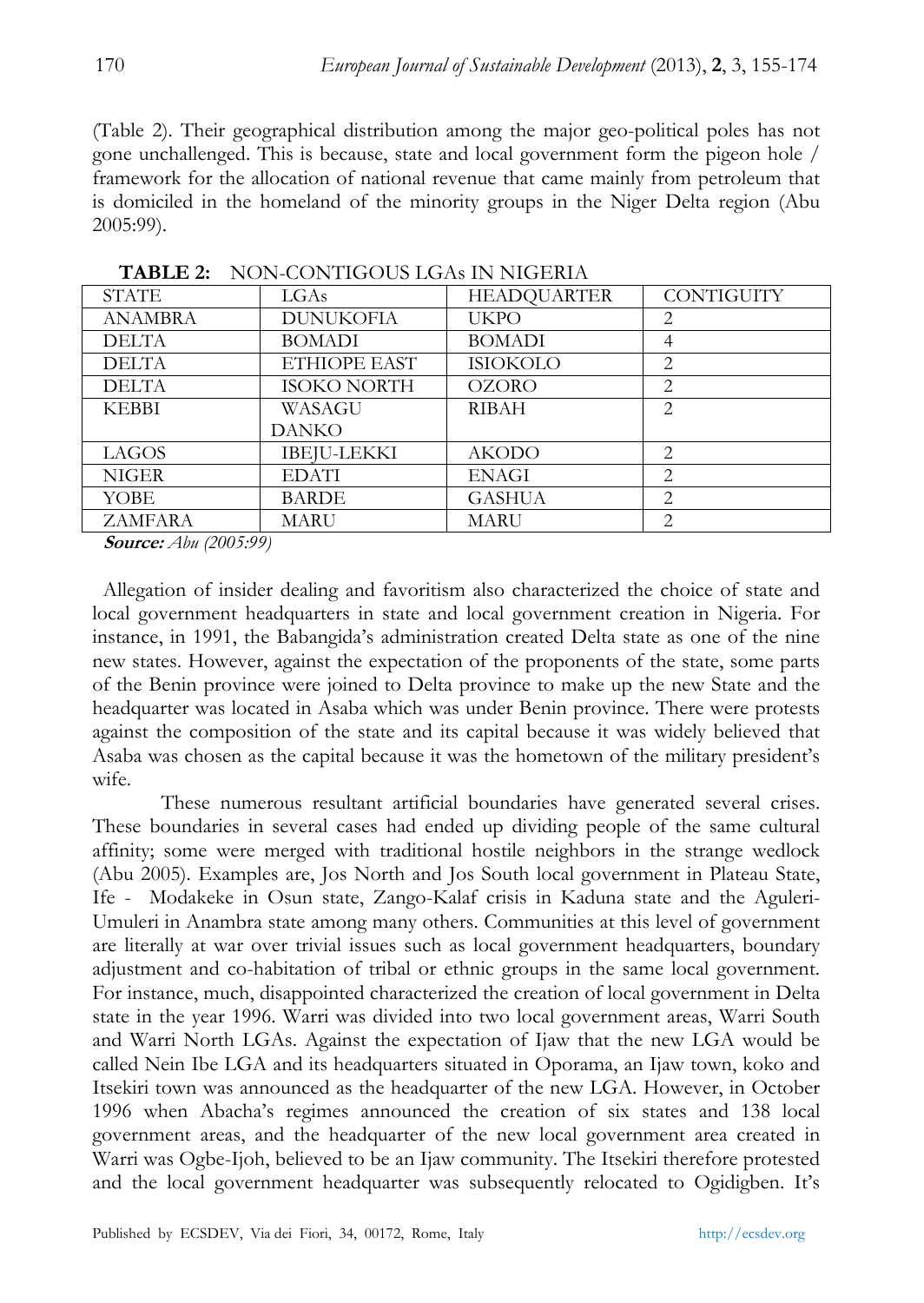against this background that Ijaw allegedly launched attacks on Itsekiri communities as hundreds of lives were lost and Ijaw youths allegedly destroyed and occupied about twenty five Itsekiri villages (Ukiwo 2007).

 The foregoing discussion offer insights into some of the consideration that inform the creation of local government area and such decision which often is taken in the name of decentralization have resulted to violent conflict in Ife/Modakeke, Osun State, Tafawa Balewa in Bauchi state, Umuleri-Aguleri in Anambra state, Oba-Akoko/Isua in Ondo state and Warri in Delta State .

## **12. Policy Lessons And Recommendations**

 The critical factors in the failure of the modern African countries have been the inability of these nations to analyze and provide solution to institutional ills which may be cultural, political, and economical. Most of these Africa countries operate systems and institution that exist as a byproduct of colonial rule that were design to create rivalries and distrust among groups (Nyan, 2010).

African countries including Nigeria have not successfully addressed these social ills and implemented a collective strategy that will identify and eradicate these contradictions and failed policies to benefit their countries. Nigeria still suffer from fundamental nation building issues such as wealth and resource distribution, poor infrastructure, ethnic and religious conflicts and failed governing institutions (Nyan, 2010).

 With 36 states and 774 local government councils, the polity is still littered with agitation for more states and local government councils under the pretext of bringing government closer to the population. While it is common knowledge that less than 15% of Nigeria's 36 states are economically viable, the demand for states (and local government) creation continues to gain momentum (Natufe, 2006).

How will Nigerian State address these fundamental problems? Is by creating more State?

 One of the unresolved fundamental problem that is confronting Nigerian state since her independence in 1960 is the continued agitation for creation of more states. Despite the fact that the country has been restructured six times, agitation for the creation of new states has persisted and intensified up till date.

 The solution to this problem lays in what Suberu (1998:292) calls the creation of institutional and fiscal resources and thus the expansion of national cake. Indeed, the national cake is really shaking without any attempt to bake new ones making us a nation of consumer and not producers.

 Omotoso (2004) also observed that, if government at all levels (federal, state and local) are responsive to the aspirations of the people and can ensure political stability and development agitation for state creation world likely become considerably reduced and national development agenda enhanced.

 Government and the citizens must come together to establish a new common sense of civil identity which guarantee total loyalty to the State rather than an ethnic group or a geo-political zone, when this is done, Nigerians will begin to see themselves as one nation.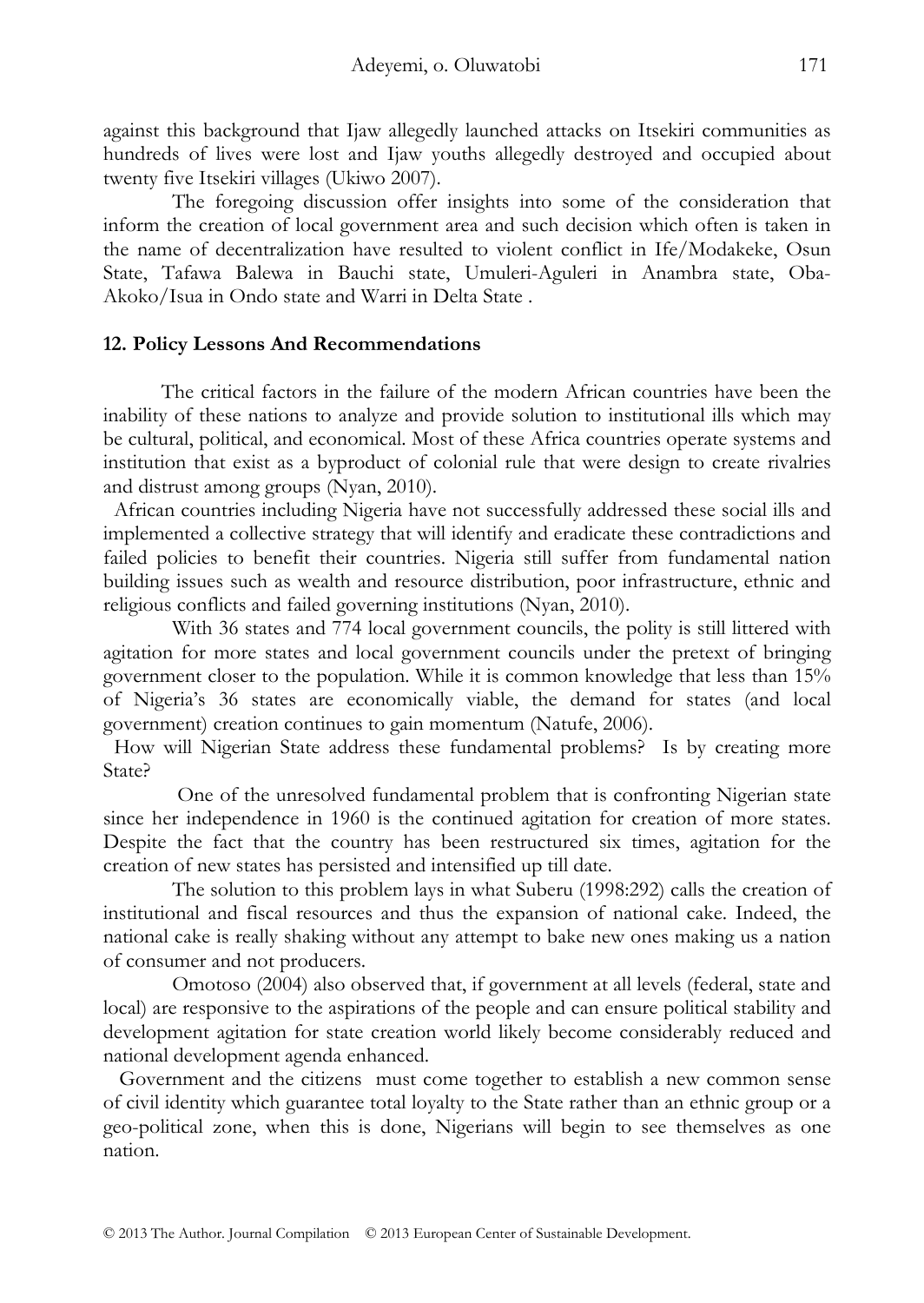The Federal Character Principle which guarantee equal representation of all States of the federation and geo-political zone in the sharing of political power, offices and in the conduct of government business must encourage so as to prevent one tribal group from dominating other tribe in political appointments and government agencies.

There is need for policy framework or institutional mechanism that will encourage inter-groups, inter-tribes, inter-religions relationship within the polity, the traditional rulers and religious leader should not be left out in this crusade.

Finally, according to Arowolo (2008) the major purpose of creating local government is to bring developments to the grassroots. In order to perform adequately, there is need for local councils to have a strong economic base. In this connection, it is suggested that statutory allocations to local council be reviewed upward. In addition to that, councils' shares of federation account to be released to them directly to avoid lateness in the payment of salaries and arbitrary deductions by the state government.

## **References**

Abu, A. (2005) 'The Spatial Imprint of Corruption in Nigeria" in Olurode Lai

and Anifowose R. (Eds) Rich but Poor, Corruption and Good Government in Nigeria, Lagos: Faculty of Social Science, UNILAG.

Adejugbe, M. A. (2002) "Introduction" in Adejugbe, M. A (ed) *Perspectives on Nigeria's* 

*Fledgling Fourth Republic*, Lagos: Malthouse Press Limited

- Adesuwa, S. (2011) *Yoruba Yesterday, Today and Tomorrow*. Paper Presented on Olojo
- Festival 2011 Cultural Lecture Series, at Hilton Hotel, Mayfair Ile-Ife, On 26th October.
- Adetoye, D (2004) "The State, Bureaucracy and Corruption in Public Offices: The Nigerian
- Phenomenon" in Agagu, A. A & Ola, R. F. (eds) Development Agenda of the Nigerian State, Ibadan: Fiag (Nigeria) Publisher.
- Adujie, P. (2009) *Looming or Impending and Political Crises over Local Government Creation* (www.nigeriavillagesquare.com)
- Agagu, A.A (2004) "The Nigeria State and Development: A Theoretical and Empirical Exploration" in Agagu A.A and Ola ROF (Eds) Development Agenda of Nigerian State, Ibadan: Flag Nigeria Publisher.

Akindele, S. T., Obiyan, S. A & Owoeye, J (2000) *The Subject Matter of Political Science,* Ibadan: College Press & Publisher Ltd

Akintola, L. (1962) *Western House Assembly Debates*, Official Report 11th Session, Ibadan: Government Printers Cols.

Alii, Y (2013) "Panel Advises Senate: Don't Create New States" *The Nation*, March, 26.

- Ameh, J (2013) "Reps' Panel Want Immunity For President, Governors Removed", *Punch*, July, 5
- Appadorai, A (2004) *The Substance of Politics*, New Delhi: Oxford University Press

Arowolo, D. (2008) "Local Government Administration and the Challenges of Rural Development in Nigeria" *(http://darearowolo.articlebase.com/*)

Ayoade, J.A. (1997) "Nigeria and the Squandering of Hope" in an Inaugural Lecture, University of Ibadan.

Barka, J. D and Gboyega, A. (2001) "State and Local Governance in Nigeria". Accessed on September 28<sup>th</sup>, 2011 at *(http://info.worldbank.org/etools/docs/library/5783)* 

Diamond, L. (1983) *Class, Ethnicity and the Democratic State: Nigeria 1950- 1966,* Comparative Studies in Society and History 25.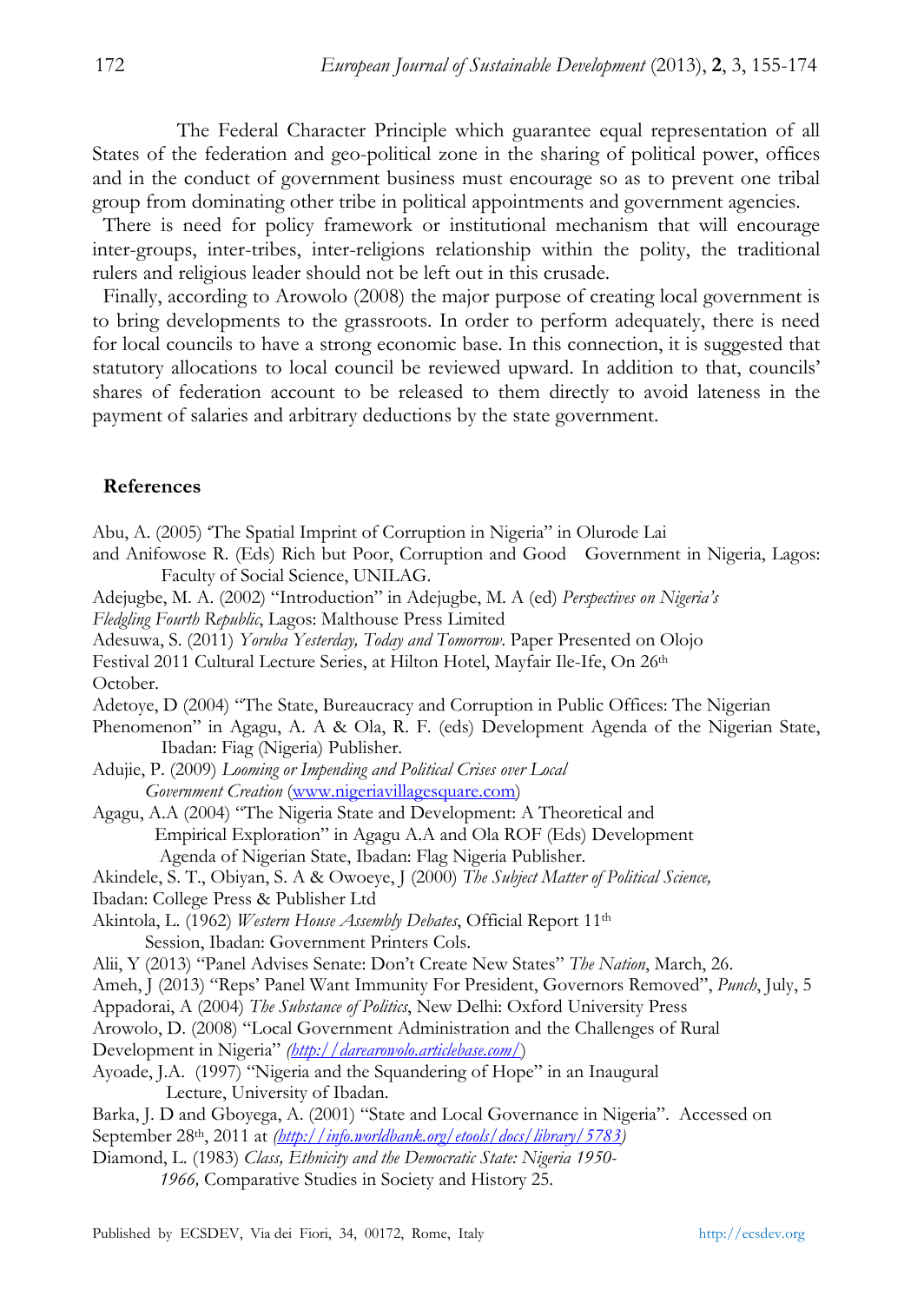| Eliagwu, J.I (1986) Gowon: The Biography of a Soldier State Man Ibadan: |
|-------------------------------------------------------------------------|
| West Books Publishers Ltd.                                              |

- Fafowora, D (2013a) "Lord Lugard and the 1914 Amalgamation of Nigeria" *The Nation,*  February 28.
- Fafowora, D (2013b) "Lord Lugard and the 1914 Amalgamation of Nigeria" *The Nation,*  February 14.

Federal Republic of Nigeria (1987) "Report of Political Bureau" Lagos: Federal Government Printer.

Johnson, Y. (1991) "New State: Harvest of Mixed Feeling", *Sunday Tribune*, Ibadan, September 8, Ibadan.

- Idahosa, S. A. & Idris, I (1995) "The Concept and Nature of Politics" in Ikelegbe, A. O (ed)
- *Politics and Government: An Introductory and Comparative Perspective*, Benni: Uri Publishing Ltd
- Kolawole D. (2004) "Nigeria: The Struggle for Democratic Consolidation in a
- Post-Colonial State" in Agagu A.A and Ola R.O.F (Eds) *Development Agenda of Nigerian State*, Ibadan: Fiag Nigeria Publisher.

Onlinenigeria (2011) "Nigeria Creation and History- Online", accessed on September 28th, 2011 at *(http://www.onlinenigeria.com/politicalHistory.asp)*

Mimiko, F. (2011) "Before New States get Created" Accessed on September 28th, 2011 at (http://www.nigerdeltacongress.com/barticles/before\_new\_states\_get\_created.htm)

Natufe, O.I (2006) *Nigeria's Presidency, the Issue* (http://*www.okpention.org)*

Nyan, G. (2010) "New State Creation in Nigeria" Accessed on September 28th, 2011 at (http://*afripol*.org/gideon-nyan/item/148-new-states-creation-in-nigeria.html)

- Obasanjo, O. (1981) *My Command* Ibadan: Heinemann
- Obasanjo, O. (2003) "Address Presented to the Inauguration of The Technical
- Committee on the Review of the Structure of Local Government Councils", Abuja, June 25, 2003(www.nigeriafirst.org).
- Odinkalu, C. A.(2011) "Nigeria: Re- Thinking State Creation" Accessed on September 28<sup>th</sup>, 2011 at *(http://allafrica.com./stories/201108090261.html)*
- Ojo, E. O. and Adebayo, P. F. (2008) "The Politics of State and Local
- Governments' Creation and Nigeria's Search for Geo-Political Balancing" in An

International Multi-Disciplinary in Journal African Journals Online, access at

*(www.ajol.info.org*).

Olasupo, F. A (2006) Nigeria: "The Functional Relationship between the Regions and Local

Government", in Oladimeji Aborishade and Isiaka Aransi (eds) *State and Local Government in Nigeria: The Changing Scene*: Charlotte: Catawba Publishing Company

Omoigui , N. (2011) " Gowon's Broadcast to the Nation- May 27, 1967" accessed on

September 28th 2011 at *(http://www.dawodu.com/gowon.htm)* 

- Omotoso, K (2004) "The Nigerian State and The Problem of State Creation" in Agagu, A.A and Ola, R.O.F (Eds) *Development Agenda of the Nigerian State*, Ibadan: Fiag Nigeria Publisher.
- Osaghae, E. E. (1986) "Do Ethnic Minorities Still Exist in Nigeria?" *Journal of Commonwealth and Comparative Politic*s, Vol. 24, No. 2.
- Osunde, O. and Alo, A.S. (2010) "Politics of State Creation. Is Soludo Right?" June 13 (*http://www.tribune.com).*
- Osuntokun, J (1979) "The Historical Background of Nigeria Federalism" in A. B. Akinyemi, P. Dele Cole & Walter Ibekwe Ofanagoro (eds) *Reading on Federalism,* Lagos:

Nigerian Institute of International Affairs

Oyediran, O. (1996) "The Reorganization of Local Government" in Larry Diamond, A. Kirk-Green and Oyeleye Oyediran (eds) *Transition Without End,* Ibadan: Vantage Publisher Ltd.